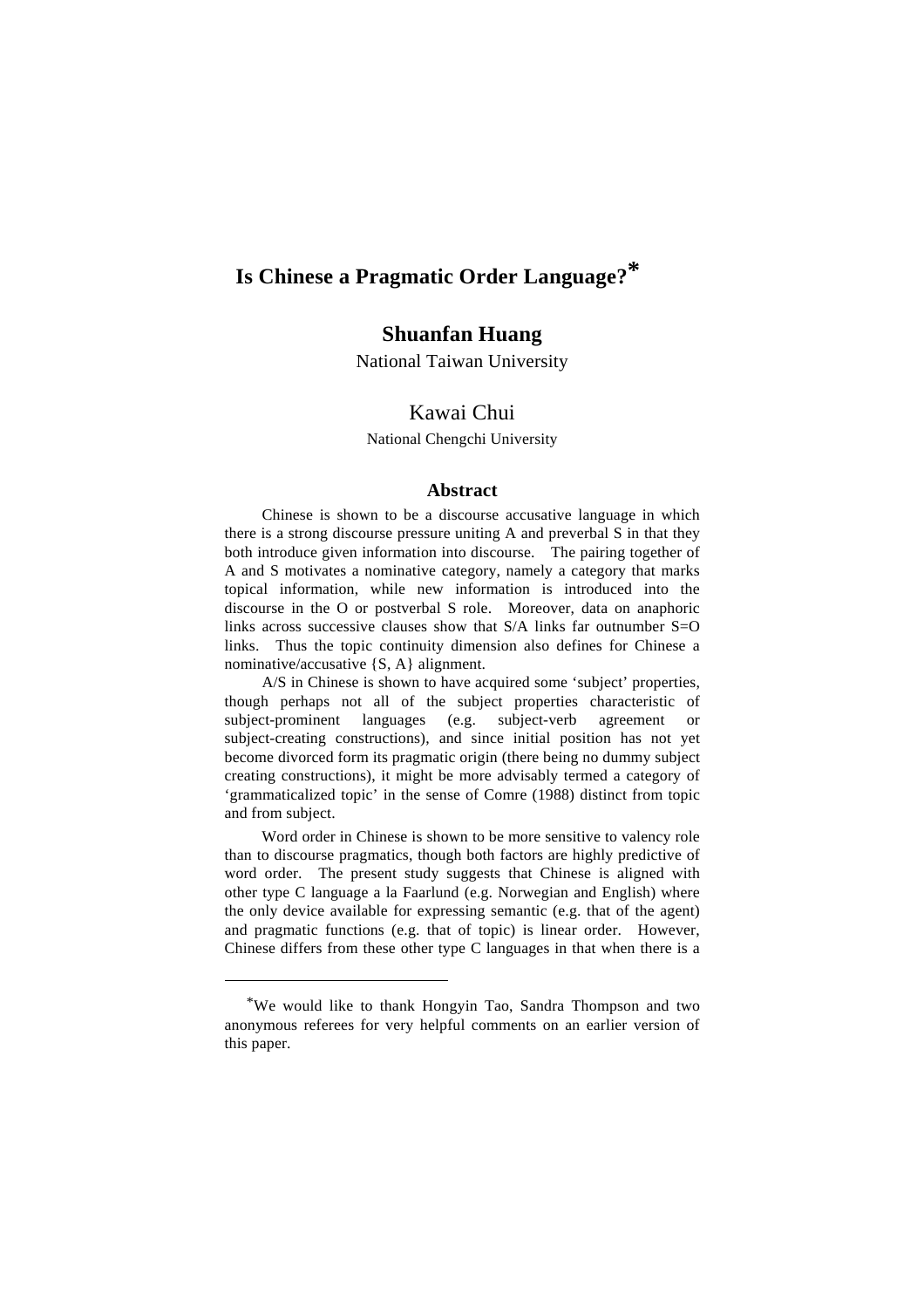conflict between semantic and pragmatic functions, type C languages typically resolve the conflict by availing themselves of a syntactic role changing process (e.g. passive), while Chinese typically relies on a complex interplay between semantics and pragmatics for its resolution.

"knowledge of a thing engenders love of it; the more exact the knowledge, the more fervent the love."

Leonardo Da Vinci

#### **1. Introduction**

t is now widely agreed that discourse pragmatics provide much of the substance of grammar. A primary assumption that energizes functional linguistics is that grammar is discourse driven and that grammar is motivated in large part by functional considerations. Grammar is seen on this conception to be secondary and emergent from discourse. A natural consequence of this idea is that the central project of syntax is the study not of grammar, but of grammaticization the ways in which a form or a combination of forms avvailable for the construction of discourse comes to be regarded by the speech community as the usual or unremarkable way of making a discourse point and is recognized as becoming to a greater or lesser degree 'grammatical' (Hopper and Thomspon l99l).

In this paper we seek to shed light on the pragmatics of word order in Chinese. We will show that Chinese is a discourse accusative language where there is a strong pressure uniting S and A in that they both introduce given information into discourse. The pairing together of S and A motivates a nominative category, namely a category that marks topical information, while new information is introduced into the discourse in the O or oblique role. Moreover, data on anaphoric links across successive clauses show that S/A links far outnumber S/O links. Thus the topic continuity dimension also defines for Chinese a nominative/accusative {S, A} alignment.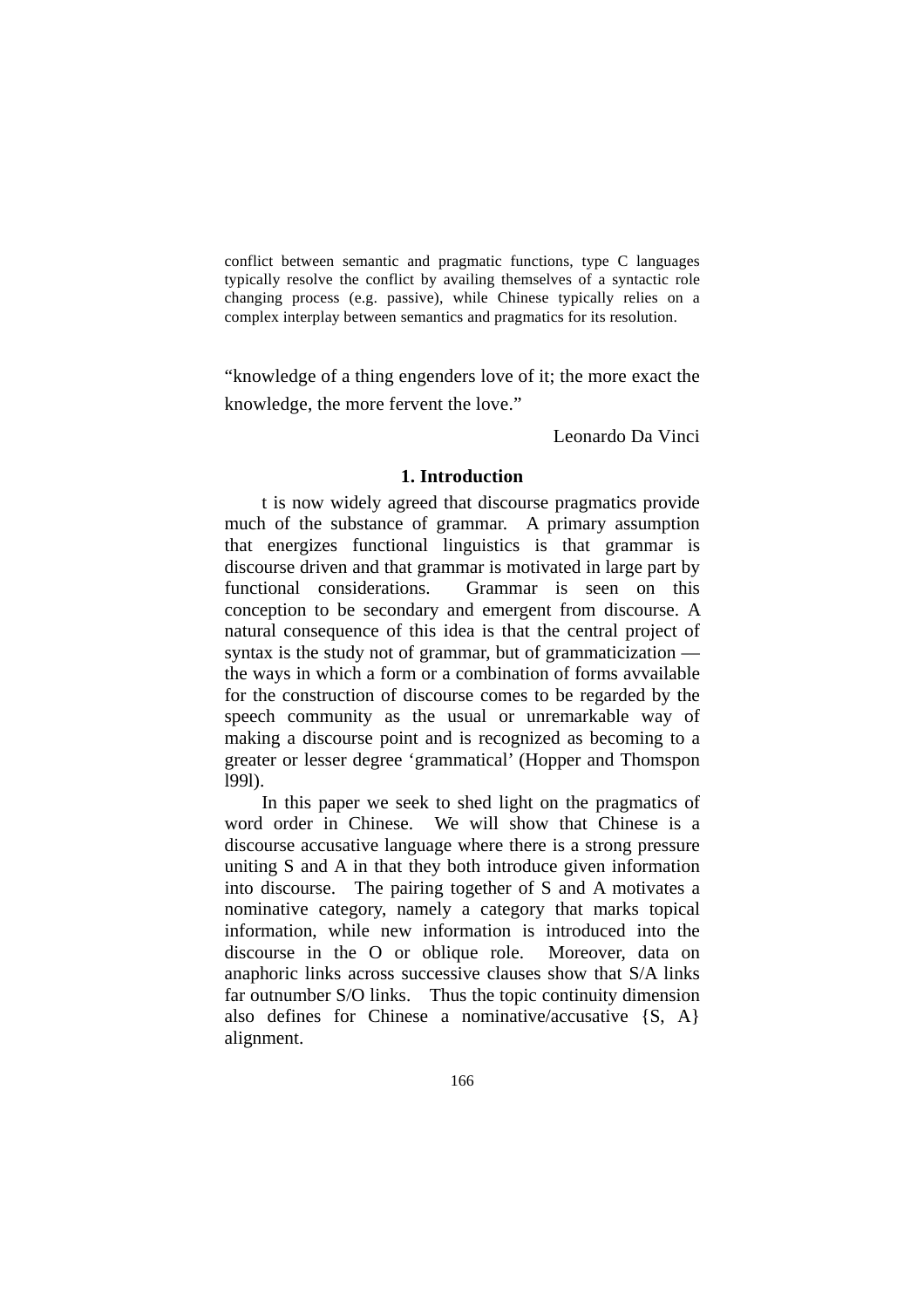Word order in Chinese is shown to be more sensitive to valency role than to discourse pragmatics, though both factors are highly predictive of word order. The present study suggests that Chinese is aligned with other type C languages à la Faarlund (1992) (e.g. Norwegian and English) where the only device available for expressing primary semantic (e.g. that of the agent) and primary pragmatic functions (e.g. that of topic) is linear order. However, Chinese differs from these other type C languages in that when there is a conflict between semantics and pragmatic functions, type C languages typically resolve the conflict by availing themselves of a syntactic role changing process (e.g. passive), while Chinese typically relies on a complex interplay between semantics and pragmatics for its resolution.

This paper focuses on a description of discourse properties of Chinese and on the relevance of these properties for word order. In this paper we challenge some prevailing assumptions. One main assumption we challenge is that Chinese is a topic-prominent language. Another related assumption we challenge is that word order in Chinese is primarily determined by pragmatic considerations. We prefer to believe that Chinese is not more of a topic-prominent language than English and that Chinese is a balanced word order language in the sense to be explicated in the following pages. Below we will first present structural facts of word order in Chinese and functional facts of the discourse-pragmatics of nominal arguments. We will then interpret the correlation between word order and discourse-pragmatic functions.

#### **2. Data**

Since there is some evidence that properties of information flow vary from genre to genre, we chose one ordinary conversation and two oral narratives in Mandarin Chinese as the corpus for this paper. The conversation, a spontaneous dinner-table chat among one female and three males, centered around the people and the events taking place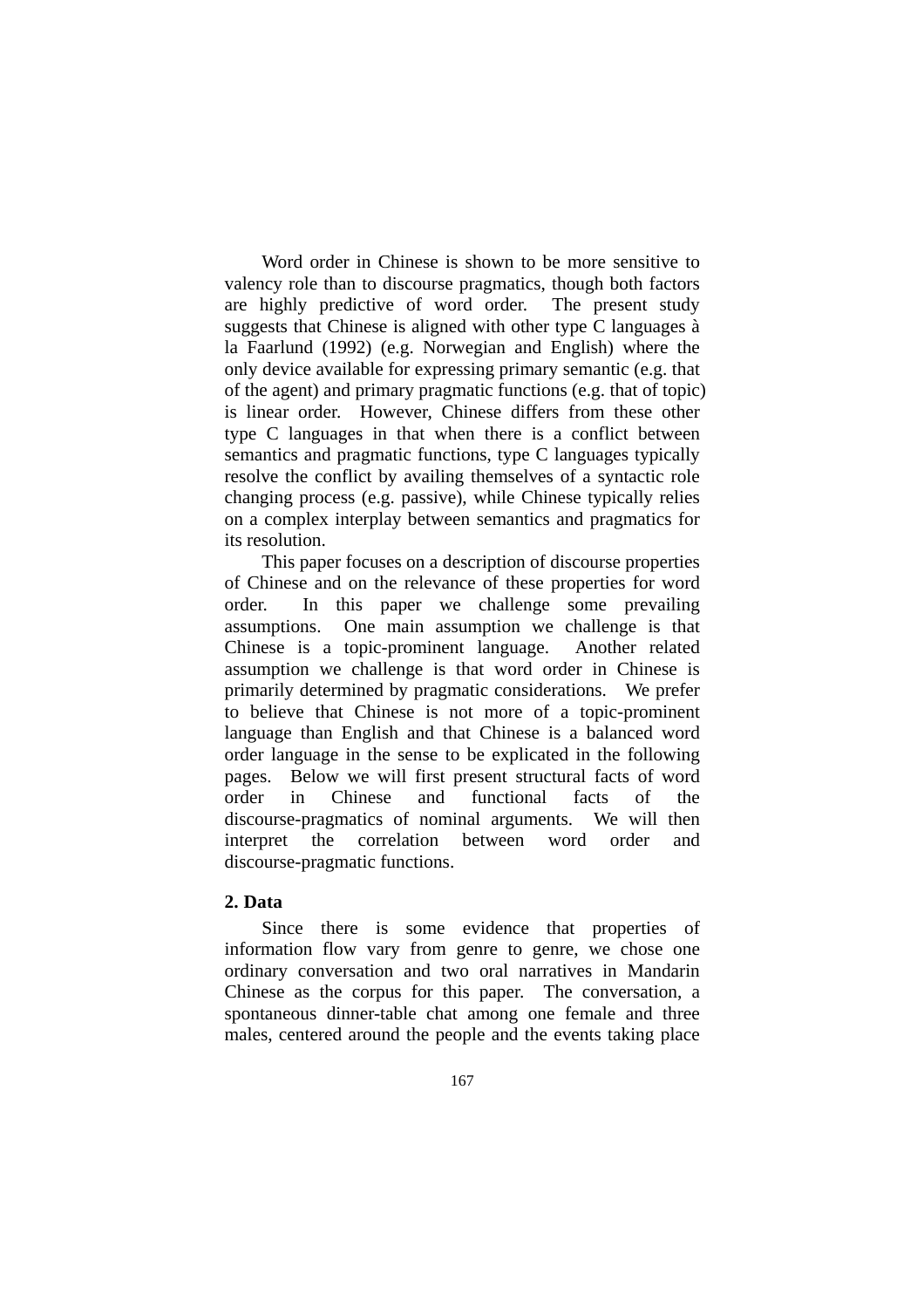in the office where the participants worked. The conversation ran to 40 minutes long and totaled 1049 clauses (clause fragments not counted), where clauses are defined as a predicate element together with its argument(s).

The two narratives were retellings of the stories about the Ghost film and the Pear film. The Pear narratives of different languages have been employed for information flow studies, such as Chamorro (Scancarelli, 1985), Japanese and English (Iwasaki, 1985), and Sacapultec (1987). The Chinese Pear narratives were produced in 1976 by eighteen female speakers who were undergraduate students at National Taiwan University. After they had viewed the 16 minute-long film, each was taken individually into a room where a female interviewer, not an acquaintance of the interviewees, explained that she had not seen the movie and asked the speaker to recount to her the story of the film. These data formed the basis of an earlier study on referential choice in Chinese (Chen 1986).

The Ghost narratives were obtained in an analogous fashion, though there were differences in detail. First, Ghost was a full-length film lasting 127 minutes. Secondly, four narrators, two females and two males, had already seen the film over one year before the taping sessions in the speech laboratory of their office, where they recounted the film to the interviewer. Since the narrators and the interviewer were office mates rather than strangers, their narrations were produced in a more 'relaxed' and 'natural' fashion.

Our database then consists of 116.6 minutes of text, transcribed into intonation units, of which there are 5297. .An intonation unit (IU) is a spurt of talk produced under a coherent intonation contour, often bounded by a pause (Chafe l987).

Table 1 summarizes the recording time and the number of clauses produced in each text. Only clauses with overt or covert but recoverable arguments are tabulated in the count; clause fragments are excluded from the tabulation.

Recording time (min.) IUs Clauses Main clause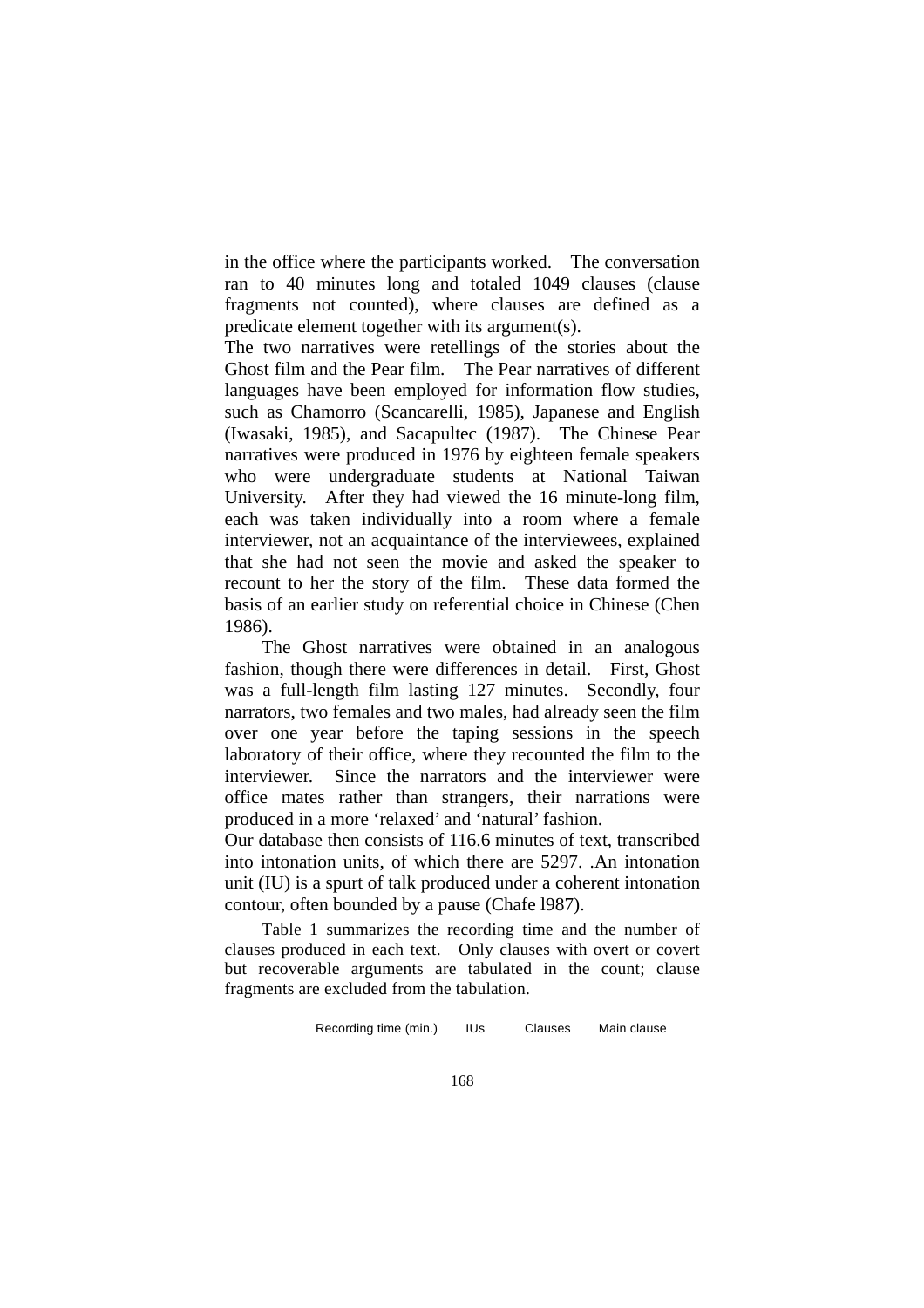| conversation | - 38.8                    | 2020 | 1049 | 1006 (95.9%) |
|--------------|---------------------------|------|------|--------------|
| Ghost        | 36.1                      | 1289 | 621  | 580 (93.4%)  |
| Pear         | 41.7                      | 1988 | 1000 | 965 (96.5%)  |
|              | Table 1. Summary of data. |      |      |              |

It is of interest to note that of the clauses produced, main clauses predominated in each text, at something like 95%, and that there is no significant difference in percentage between any two types of texts, though one might have expected the conversation text, with frequent topic changes and less dwelling on details of events, to have a much higher proportion of main clauses. By contrast, in Ghost and Pear there would be much more of the tellers' attempt to successfully reconstruct the stories of the films, which, in the case of Ghost, contain a significant amount of the portrayal of the inner world of the protagonists and therefore would seem to call for a wider-ranging use of mental and psychological predicates with accompanying sentential complements.

#### **3. Methodology**

For the present study, a basic unit of analysis is the clause, which consists of a predicate and its core argument NP's. It is important to observe that the clause and the intonation unit often coincide in languages like English, but non-clausal intonation units appear to be much more pervasive in Chinese spoken discours. Analysis of our data indicates that on average it takes approximately two intonation units to make up a clause (5297/2670).

There were a total of 1592 main clause NPs in the texts, but since some of the NPs were predicate nominals, indirect objects or question words, only 1433 were analyzed for purposes of this study. These NPs were coded for their grammatical role, morphological type, activation state, identifiability, generality and semantic class.

#### **4. Valency role orders**

In the following discussion, surface core arguments A, S, and O will be termed valency roles in preference to the more usual syntactic roles (e.g. Payne 1987). Following Dixon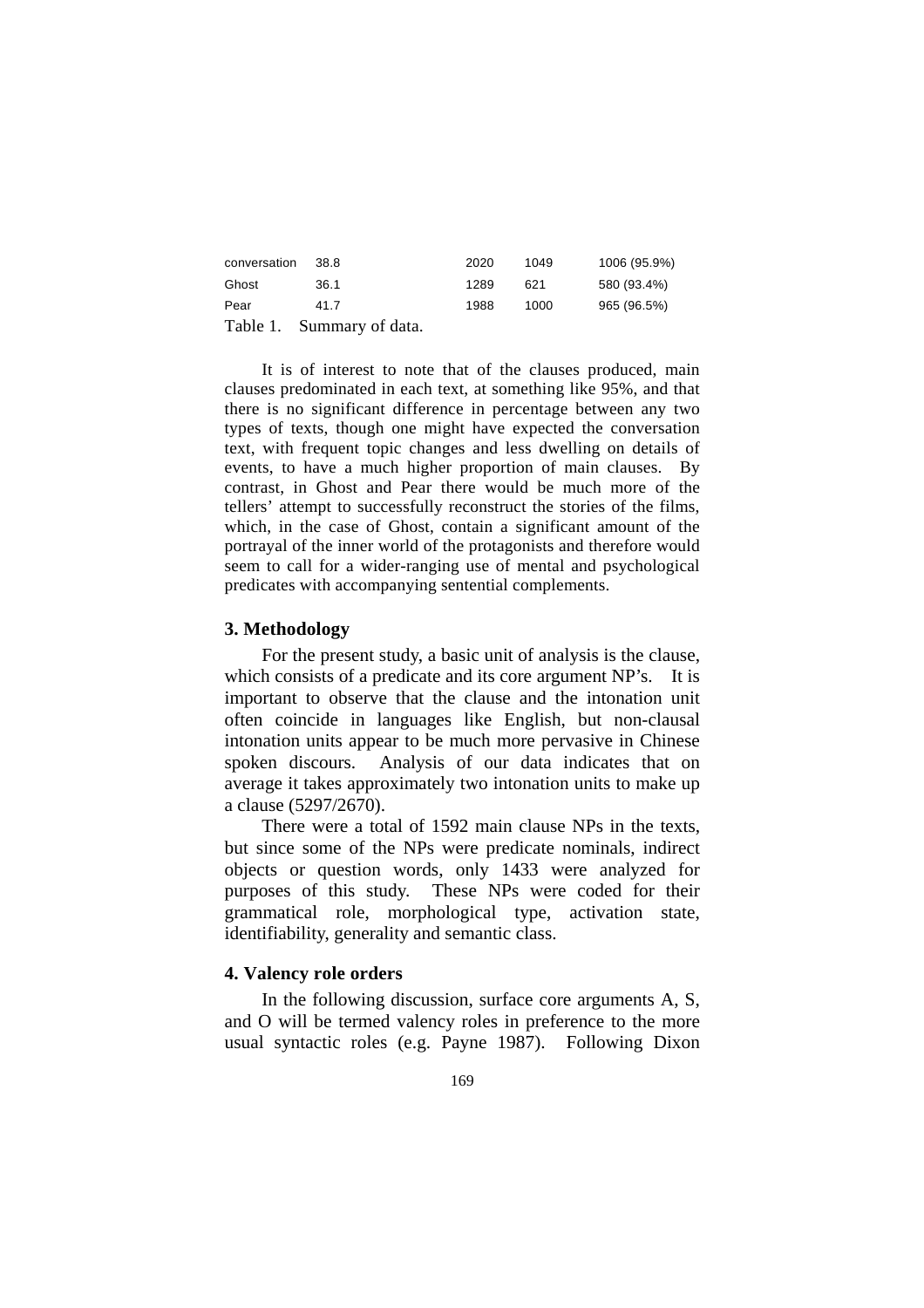(1979), A and O refer to the typical agent and patient of a transitive verb and S the single argument of an intransitive verb. The data consist of 1287 core arguments and146 obliques (159 NPs were of other minor categories).

Two activation states of NPs were distinguished. 'Given' Nps are those that have already been activated at the point in the speech act where the NP appears. 'New' referents refer to any referents that are not given. An 'identifiable' NP is one whose referents the speaker assume the listener can identify close enough to satisfy the curiosity of the hearer. A referent may be identifiable by virtue of previous mention, situational setting, or the frames invoked etc.(Chafe l987,l994).

The text data show that a strongly preferred order of nominal arguments, relative to the verb, can be identified. Table 2 presents various valency role orders for clauses that have two, one, or zero overt arguments. An argument role within parentheses means that that nominal argument can be recovered from discourse, but is covert. O<*ba*> and O<*lian*> mean that the O role is marked by *ba* or *lian*. AOV refers to the ba construction.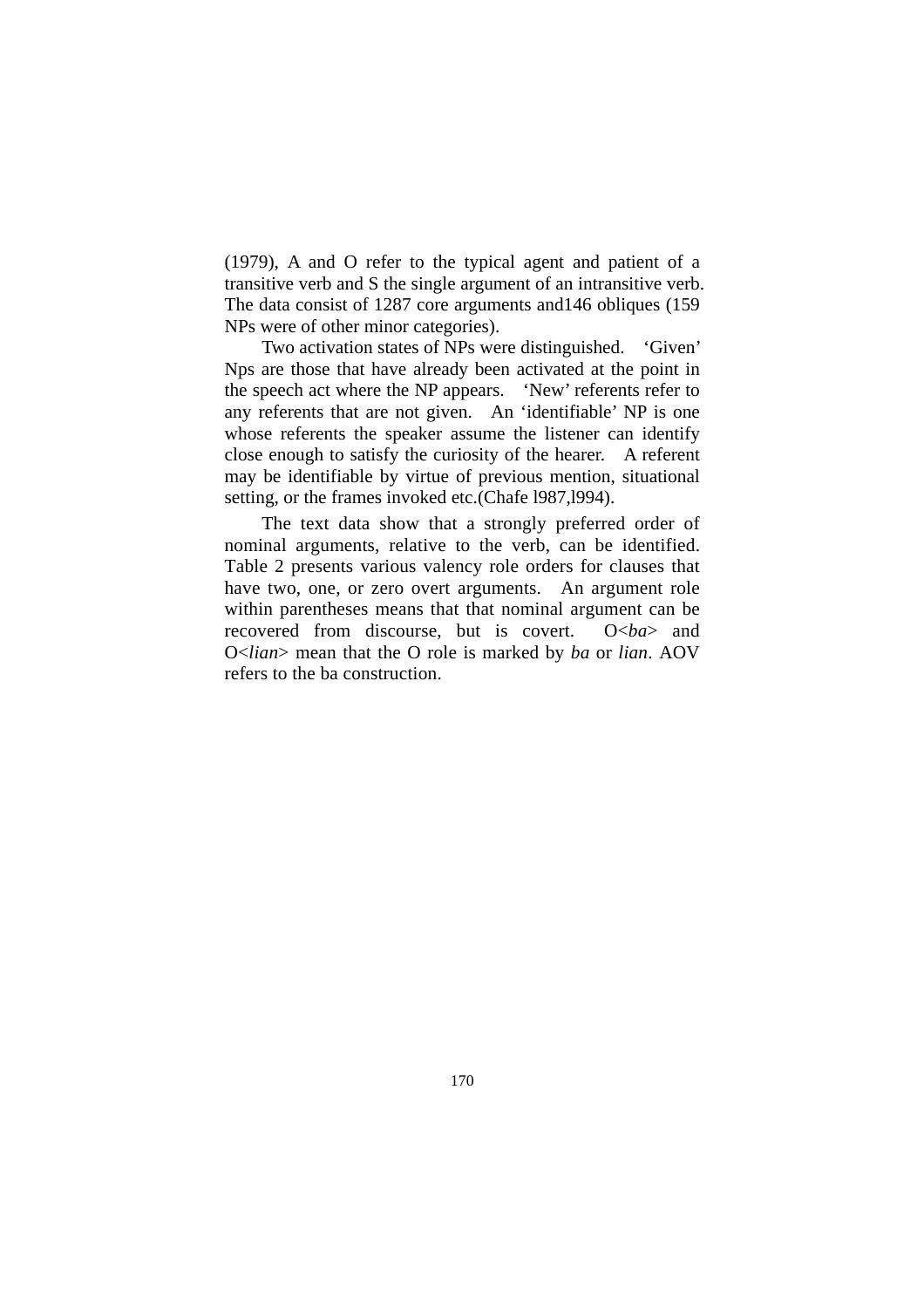|                               | С                       | G              | P   |
|-------------------------------|-------------------------|----------------|-----|
| <b>AVO</b>                    | 110                     | 102            | 125 |
| <b>AOV</b>                    | 3                       | 7              | 27  |
| OAV                           | 6                       | 1              | 1   |
|                               |                         |                |     |
| VO                            | 21                      | 4              | 6   |
| V(O)                          | 3                       | 0              | 0   |
| (A)VO                         | 65                      | 52             | 101 |
| AV(O)                         | 6                       | 1              | 2   |
|                               |                         |                |     |
| OV                            | 1                       | $\overline{0}$ | 0   |
| O(A)V                         | 7                       | $\Omega$       | 2   |
| $O$<br>ba> $V$                | 1                       | 0              | 0   |
| $(A)O$<br>ba>V                | 8                       | 16             | 49  |
| $(A)$ O <lian>V</lian>        | $\overline{\mathbf{1}}$ | $\Omega$       | 0   |
| A(O <ba>)V</ba>               | 4                       | 1              | 14  |
| O <sub>S</sub> A <bei>V</bei> | 0                       | $\overline{2}$ | 0   |
|                               |                         |                |     |
| (A)V(O)                       | 0                       | 1              | 0   |
|                               |                         |                |     |
| S٧                            | 227                     | 121            | 188 |
| VS                            | 16                      | 16             | 94  |
|                               |                         |                |     |
| (S)V                          | 109                     | 37             | 122 |
| V(S)                          | 1                       | 0              | 0   |
| VSpostposed                   | 0                       | 1              | 0   |
|                               |                         |                |     |
| Total                         | 589                     | 362            | 731 |

Table 2. Distribution of various valency role orders.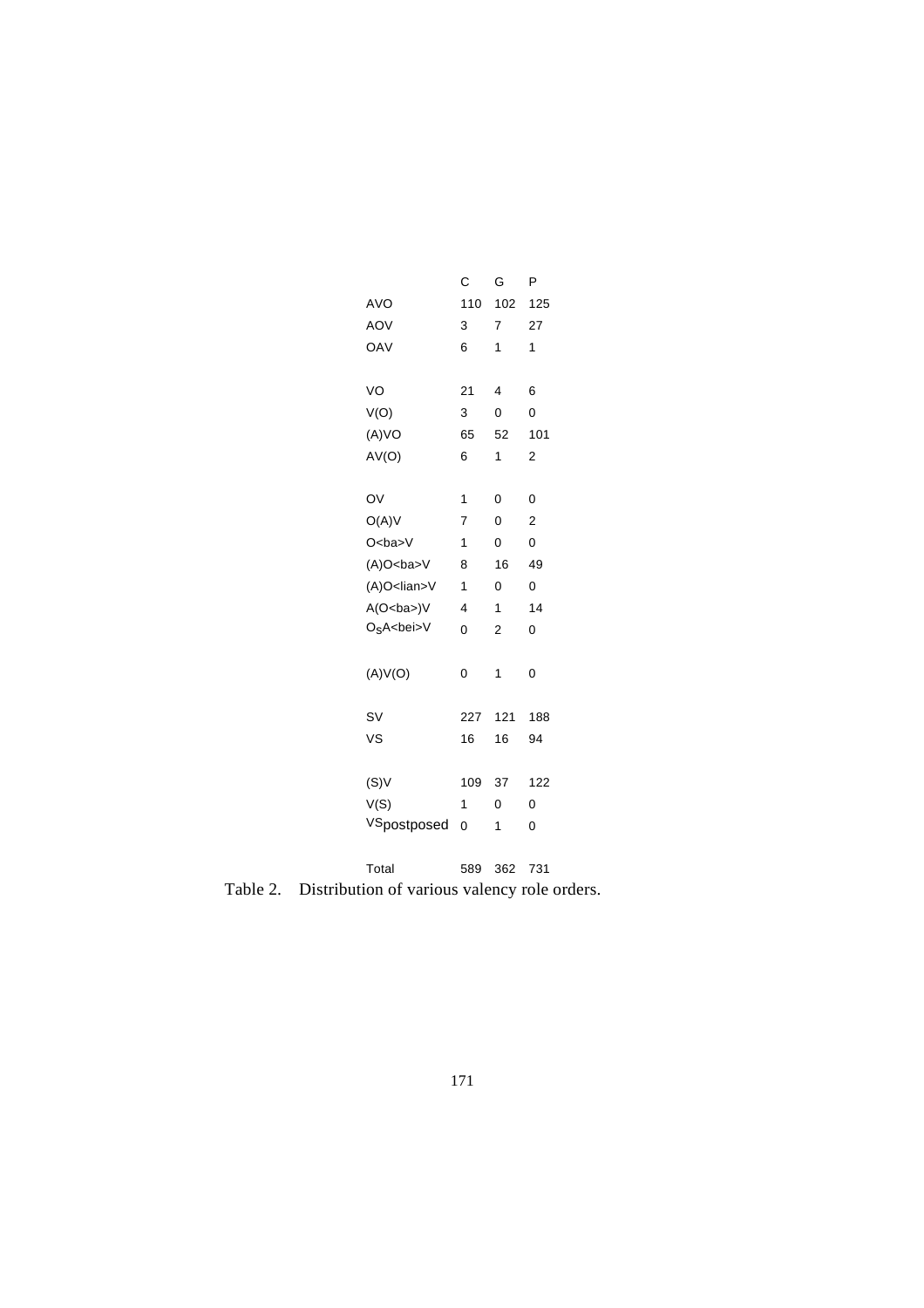| AVO   | 337  |
|-------|------|
| AOV   | 37   |
| OAV   | 8    |
| VO    | 249  |
| OV    | 85   |
| AV    | 30   |
| SV    | 536  |
| VS    | 127  |
| V     | 273  |
| total | 1682 |

Table 3. Distribution of various valency role orders (distilled from Table 2.).

As shown in Table 3., the most common clause types in the corpus are AVO for transitive clauses and SV for intransitives. Furthermore VO order outnumbers OV order by a 4.5:1 ratio (586:130).

Table 4. shows the distribution of clauses with zero, one, and two missing arguments in relation to transitivity.

| number of missing arguments Transitive Intransitive |     |     | Total |
|-----------------------------------------------------|-----|-----|-------|
| 0                                                   | 382 | 662 | 1044  |
|                                                     | 362 | 269 | 631   |
| 2                                                   | 4   | _   |       |
| total                                               | 748 | 931 | 1679  |

Table 4. Distribution of clause types as a function of missing arguments.

As seen in Table 4., unlike other languages that have been worked on (e.g. Papago, Sacapultec), there is no marked tendency in Chinese for clauses to have one less overt core argument than the number allowed, suggesting that zero anaphora is a syntactically restricted phenomenon, a point we will come back to in the final section of the paper.

Table 5. presents cross-tabulations of valency roles (A, S, and O) with pre- vs. postverbal position for clauses with one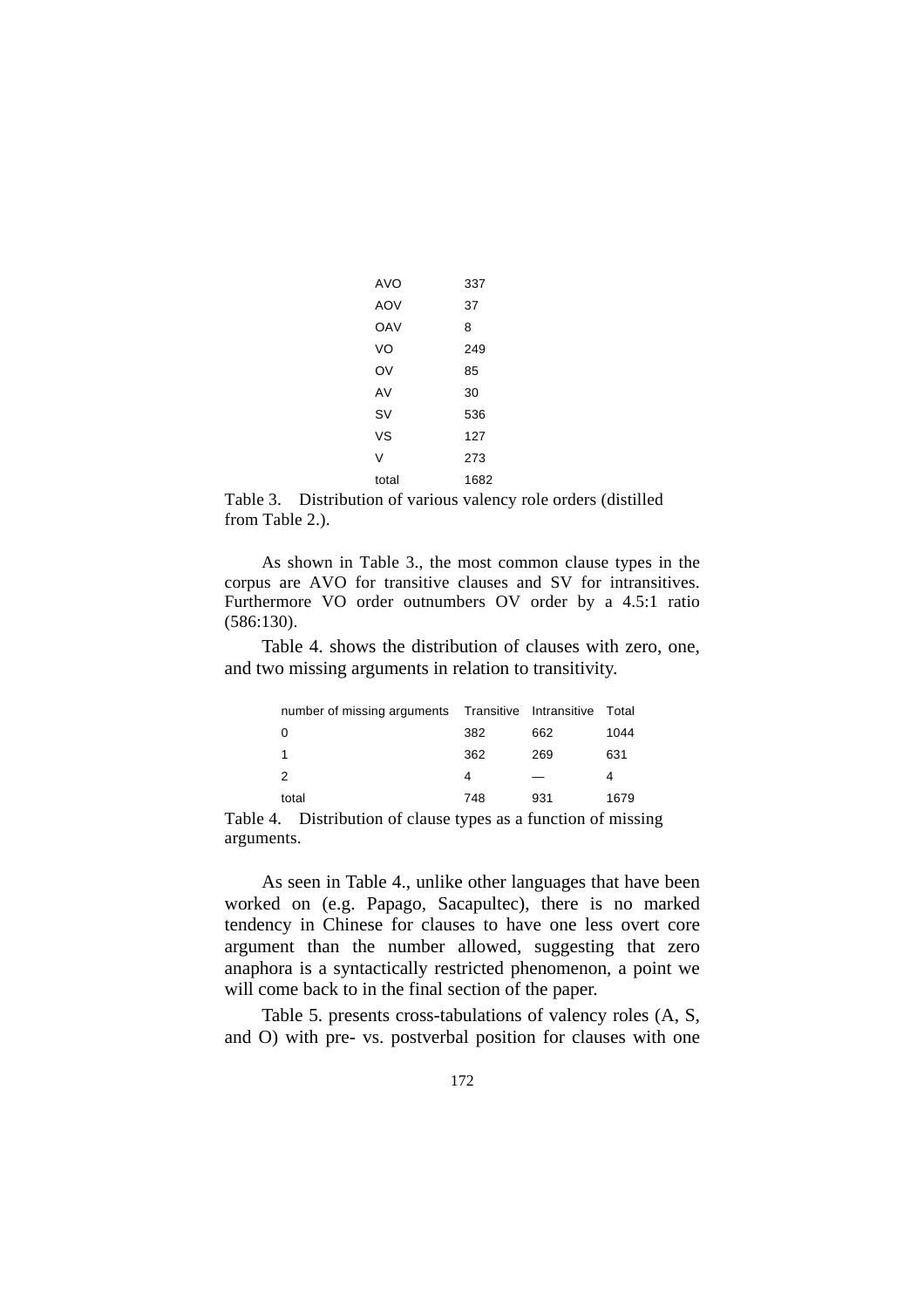and two overt core arguments in the conversation text. Tables 6. and 7. present the same cross-tabulations for the Ghost and Pear texts.

|                                                 | Α |     | S |       |  |     |  |      |  | total |  |      |     |  |
|-------------------------------------------------|---|-----|---|-------|--|-----|--|------|--|-------|--|------|-----|--|
|                                                 |   | N   |   | $\%$  |  | N   |  | $\%$ |  | N     |  | $\%$ | N   |  |
| Preverbal                                       |   | 119 |   | 100.0 |  | 227 |  | 93.4 |  | 9     |  | 7.6  | 355 |  |
| Postverbal                                      |   | 0   |   | 0.0   |  | 16  |  | 6.6  |  | 110   |  | 92.4 | 126 |  |
| total:                                          |   | 119 |   | 100   |  | 243 |  | 100  |  | 119   |  | 100  | 481 |  |
| $(X^2 = 360.66, d.f. = 2, p < .01; \phi = .86)$ |   |     |   |       |  |     |  |      |  |       |  |      |     |  |

|                 | Table 5. Syntactic role and pre- vs. postverbal order |
|-----------------|-------------------------------------------------------|
| (conversation). |                                                       |

| Α          |     | S       |                                                 |      |     | total |     |
|------------|-----|---------|-------------------------------------------------|------|-----|-------|-----|
|            | N   | $\%$    | N                                               | $\%$ | N   | $\%$  | N   |
| Preverbal  | 110 | 100.0   | 121                                             | 88.3 | 8   | 7.3   | 239 |
| Postverbal | 0   | $0.0\%$ | 16                                              | 11.7 | 102 | 92.7  | 118 |
| total:     | 110 | 100     | 137                                             | 100  | 110 | 100   | 357 |
|            |     |         | $(X^2 = 259.61, d.f. = 2, p < .01; \phi = .85)$ |      |     |       |     |

Table 6. Syntactic role and pre- vs. postverbal order (Ghost).

| Α          |     | S                                               |     |      | Ő   |      | total |
|------------|-----|-------------------------------------------------|-----|------|-----|------|-------|
|            | N   | %                                               | N   | %    | N   | %    | N     |
| preverbal  | 153 | 100.0                                           | 188 | 66.7 | 28  | 18.3 | 369   |
| postverbal | 0   | 0.0                                             | 94  | 33.3 | 125 | 81.7 | 219   |
| total:     | 153 | 100                                             | 282 | 100  | 153 | 100  | 588   |
|            |     | $(X^2 = 222.05, d.f. = 2, p < .01; \phi = .61)$ |     |      |     |      |       |

Table 7. Syntactic role and pre- vs. postverbal order (Pear).

Tables 5~7 show that, unlike Papago, which is a flexible word order language, pre- versus postverbal order of nominal arguments are strongly associated with valency roles. Not only are the  $X^2$  values highly significant, but the  $\phi$  statistics also show a very strong association between form (pre- vs. postverbal order) and function (valency roles). The significance of the association results primarily, especially in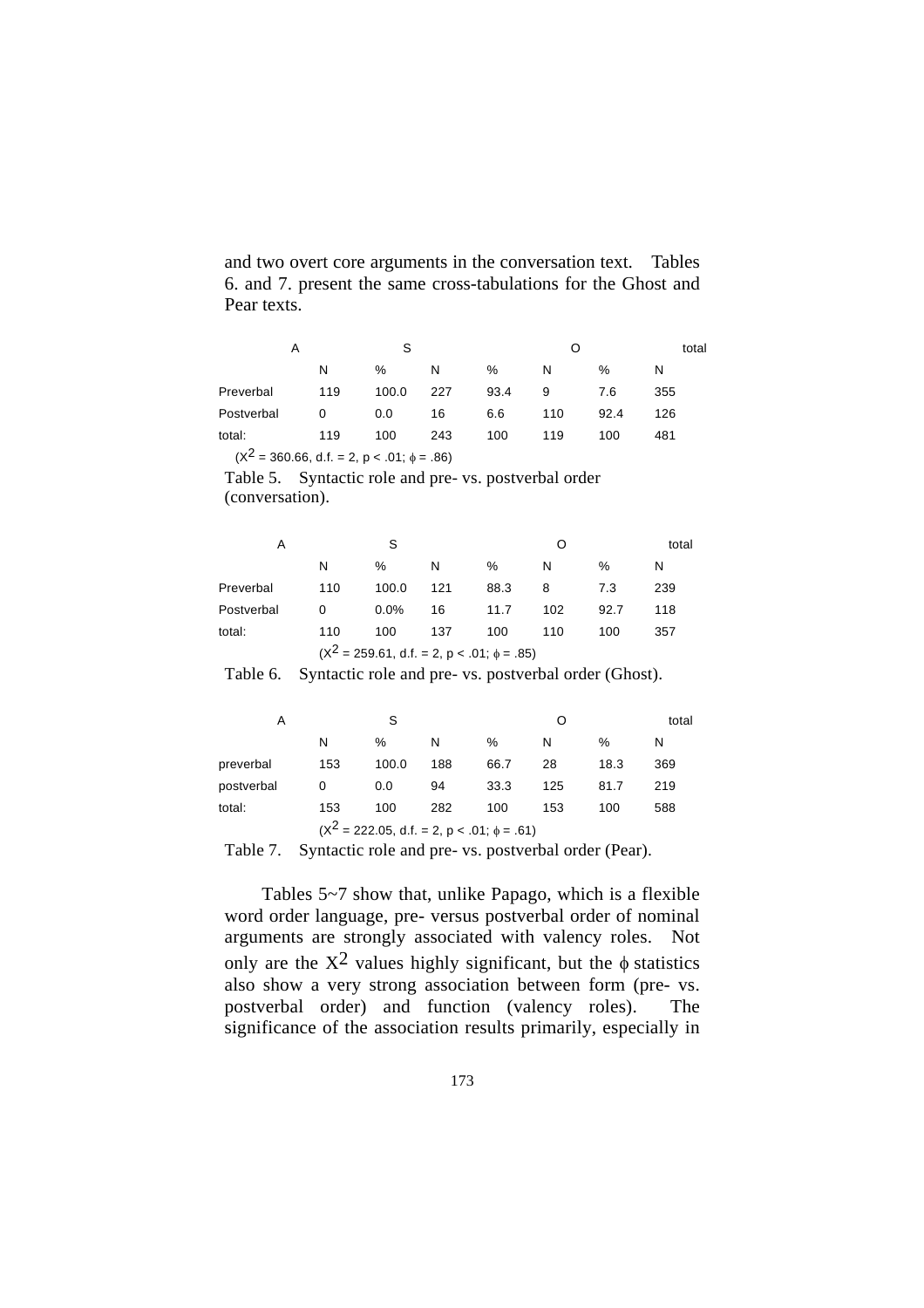conversation and Ghost, from the strong placement in the preverbal position of A and S and the nearly equally strong placement in the postverbal position of O.

Tables 5~7 also show that as expected, there is a one-to-many correlation from form to function, since the preverbal position may be either A or S, though the postverbal position is nearly categorically O. The very same data in Tables 5~7 can be rearranged, as correlations from function to form. When this is done, it can be readily seen that there is a near-categorical tendency for A and S to appear in preverbal position, and O in postverbal position, since the mean prediction rate is a respectable 91.4%.This result of course is also deducible from the earlier observation that AVO is the dom[i](#page-31-0)nant word order in the corpus.<sup>1</sup>

## **5. Word order and information status of NPs**

In the following discussion, two activation states are distinguished for NPs. A nominal is considered given if its referent has already been activated at the point in the speech act where the nominal appears. 'New' referents refer to any nominals that are not given. Accessible referents that have not been mentioned but are frame-based are treated as new information in this paper.

Table 8 presents the cross-tabulation of new/given information with valency roles. Pre-S in the table means preverbal S.

|       | Given |      | <b>New</b> |     | total |  |  |
|-------|-------|------|------------|-----|-------|--|--|
|       | N     | $\%$ | N          | %   | N     |  |  |
| Α     | 1182  | 97.4 | -32        | 2.6 | 1214  |  |  |
| Pre-S | 812   | 92.5 | 66         | 7.5 | 878   |  |  |

Table 8. Distribution of new/given information with valency roles.

Tables 5-8 show that clause-initial position is used to encode primary semantic role (agent) and primary pragmatic role (topic, given information). When there is a conflict in the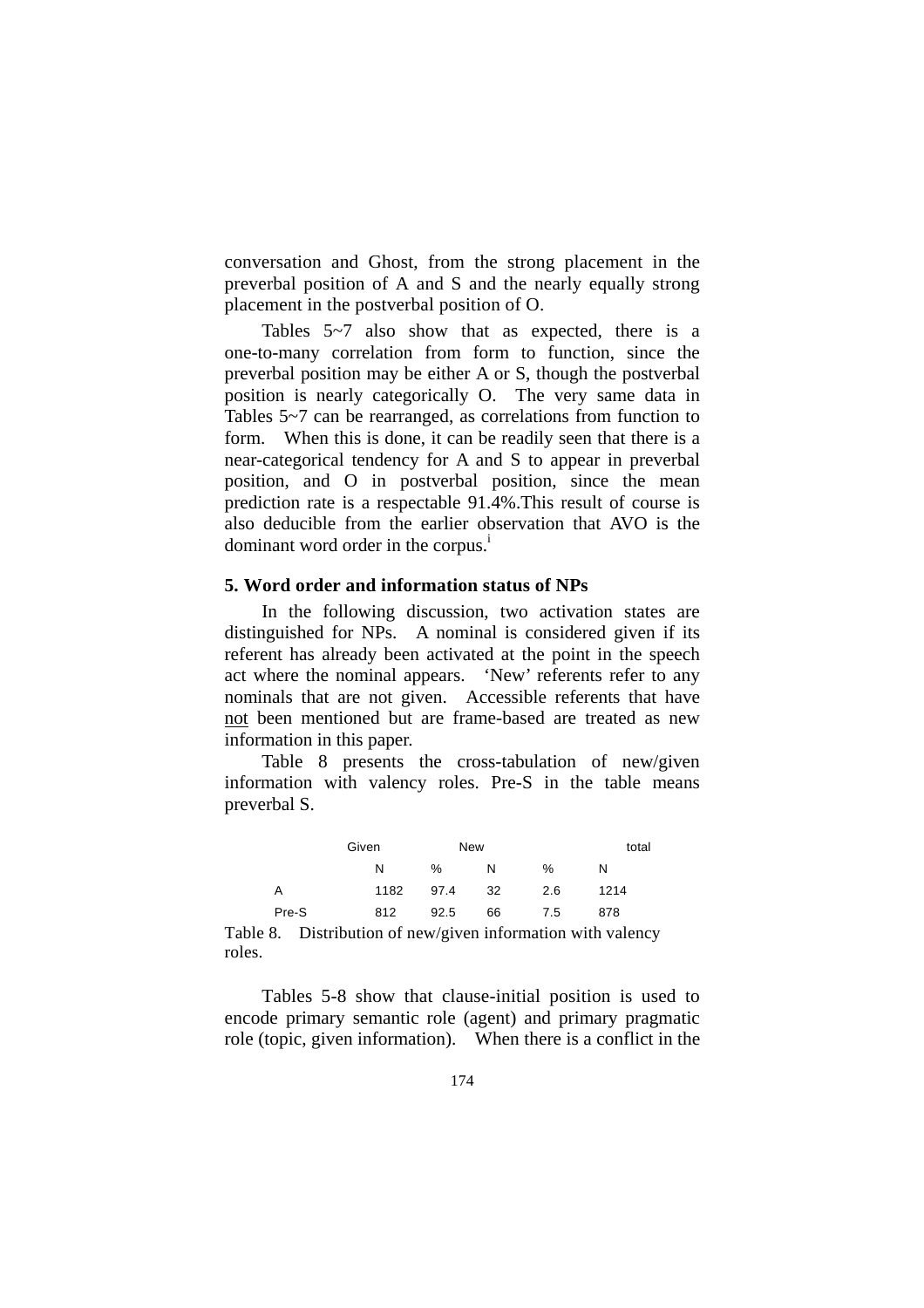assignment of the two functions, Chinese rarely uses the syntactic-role changing process (passive) to resolve the conflict, but relies on a complex interplay between semantics and pragmatics for its resolution, since pasives are hardly ever used, accounting for just 0.l% of the data.

But how does word order correlate with discourse pragmatics? Table 9 presents cross-tabulations of activation states of nominal arguments (given, new) with pre- vs. postverbal position in the conversation text. Tables 10~11 present the same cross-tabulations for the Ghost and Pear texts.

|                          | Given |      | <b>New</b> |      |     | total |
|--------------------------|-------|------|------------|------|-----|-------|
|                          | N     | %    | N          | %    | N   |       |
| Preverbal                | 314   | 88.5 | 41         | 11.5 | 355 |       |
| Postverbal               | 74    | 58.7 | 52         | 41.3 | 126 |       |
| total:                   | 388   |      | 93         |      | 481 |       |
| $\overline{\phantom{0}}$ |       |      |            |      |     |       |

 $(X^2 = 52.67, d.f. = 1, p < 01; \phi = .33)$ 

Table 9. Information status and order (conversation).

|                          | Given |      | New |      |     | total |
|--------------------------|-------|------|-----|------|-----|-------|
|                          | N     | $\%$ | N   | %    | N   |       |
| Preverbal                | 224   | 93.7 | 15  | 6.3  | 239 |       |
| Postverbal               | 56    | 47.5 | 62  | 52.5 | 118 |       |
| total:                   | 280   |      | 77  |      | 357 |       |
| $\overline{\phantom{a}}$ |       |      |     |      |     |       |

 $(X^2 = 99.96, d.f. = 1, p < .01; \phi = .53)$ 

Table 10. Information status and order (Ghost).

|            | Given      | New                         |         |      | total |
|------------|------------|-----------------------------|---------|------|-------|
|            | N          | %                           | N       | $\%$ | N     |
| Preverbal  | 333        | 90.2                        | 36      | 9.8  | 369   |
| Postverbal | 89         | 40.6                        | 130     | 59.4 | 219   |
| total:     | 422        |                             | 166     |      | 588   |
| $\sim$ 2   | $\sqrt{2}$ | $\sim$ $\sim$ $\sim$ $\sim$ | $-\sim$ |      |       |

 $(X^2 = 166.91, d.f. = 1, p < 01; \phi = .53)$ 

Table 11. Information status and order (Pear).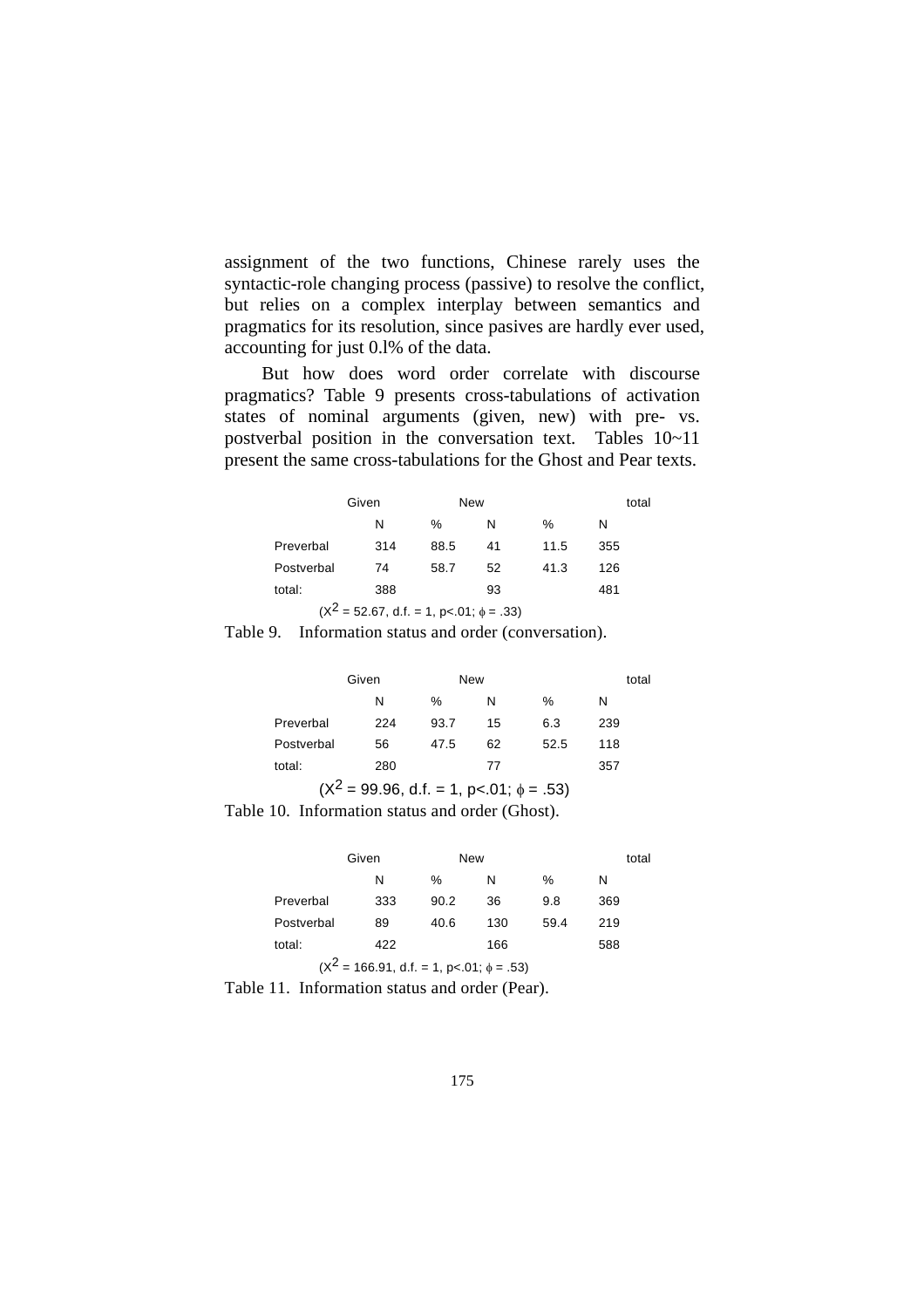Tables 9~11 show that pre- versus postverbal order of nominal arguments are strongly associated with their information status. However, all three of the statistics show the association to be much weaker than that between word order and valency roles. They also show that, again as expected, there is a one-to-many correlation from form to function, since the postverbal position may equally be given or new in all of the three texts, though there is a near-categorical tendency for the preverbal position to be given.

The very same data in Tables 9~11 can be recomputed, as correlations from function to form. When this is done, it can be readily seen from Tables 12~14 that the function-form mapping is hardly ambiguous: both the 80:20 ratio vs. 19.5:80.5 ratio for the Ghost text and the 79:21 ratio vs. 26:74 ratio for the Pear text are in the same direction. However, it can be easily determined that the mean prediction rate (for predicting word order on the basis of given vs. new information) is just 75.7%, which is not only lower than the 9l.4% prediction rate for valency roles cited earlier, but also lower than the normal value of 80%~90% for code fidelity (Givón 1992).

|                                                     | Preverbal |      | Postverbal |      |     | total |
|-----------------------------------------------------|-----------|------|------------|------|-----|-------|
|                                                     | N         | %    | N          | %    | N   |       |
| Given                                               | 314       | 80.9 | 74         | 19.1 | 388 |       |
| New                                                 | 41        | 44.1 | 52         | 55.9 | 93  |       |
| total:                                              | 355       |      | 126        |      | 481 |       |
| dela 12 Information status and order (conversation) |           |      |            |      |     |       |

Table 12. Information status and order (conversation).

|        | Preverbal |      | Postverbal |      | total |  |
|--------|-----------|------|------------|------|-------|--|
|        | N         | %    | N          | %    | N     |  |
| Given  | 224       | 80   | 56         | 20   | 280   |  |
| New    | 15        | 19.5 | 62         | 80.5 | 77    |  |
| total: | 239       |      | 118        |      | 357   |  |

Table 13. Information status and order (Ghost).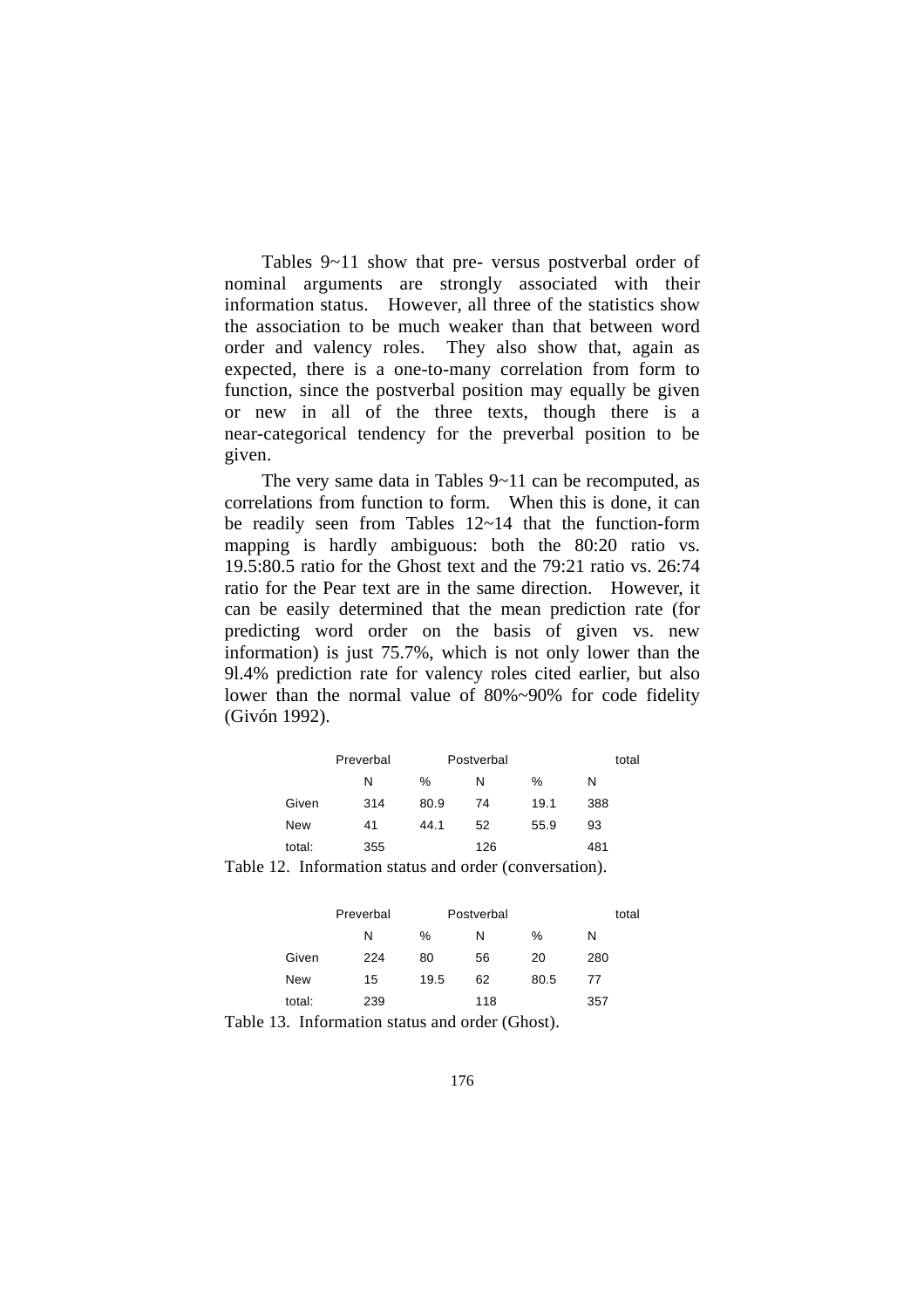|        | Preverbal |      | Postverbal |      |     | total |
|--------|-----------|------|------------|------|-----|-------|
|        | N         | %    | N          | %    | N   |       |
| Given  | 333       | 78.9 | 89         | 21.1 | 422 |       |
| New    | 36        | 21.7 | 130        | 78.3 | 166 |       |
| total: | 369       |      | 219        |      | 588 |       |

Table 14. Information status and order (Pear).

We have shown, then, that word order in Chinese is far more sensitive to valency roles than to activation states (given, new) of nominal arguments. This is an important finding, since linguistic literature has continued to perpetuate claims about the nature of Chinese word order that run counter to the above finding. To cite just two references. Li and Thompson (l978: 687) made the following observation:" — Word order in Chinese serves primarily to signal semantic and pragmatic factors rather than grammatical relations such as subject, direct object and indirect object". Similarly, LaPolla(l990: 3l) holds that "— word order is to the largest extent controled by the nature of information flow and secondarily by semantics. Syntactic functions play no part in the determination of the order of constituents in a sentence". When confronted with the real discourse data, observations such as can be seen as needing revision.

We have shown that word order in Chinese is more sensitive to valency roles than to activation states of nominal arguments, thought both factors are highly predictive of word order. What this means is that there are still subpatterns of word order which deviate from the preferred order of AVO or SV in response to certain discourse-pragmatic functions. Among the subpatterns two are the most frequent: existential VS and the marked AOV order. We assume that a language with a more rigid AVO order than Chinese would show the corresponding phi statistics for activation states to be much higher in values.

If word order in Chinese is more sensitive to valency roles than to activation states of nominal arguments, what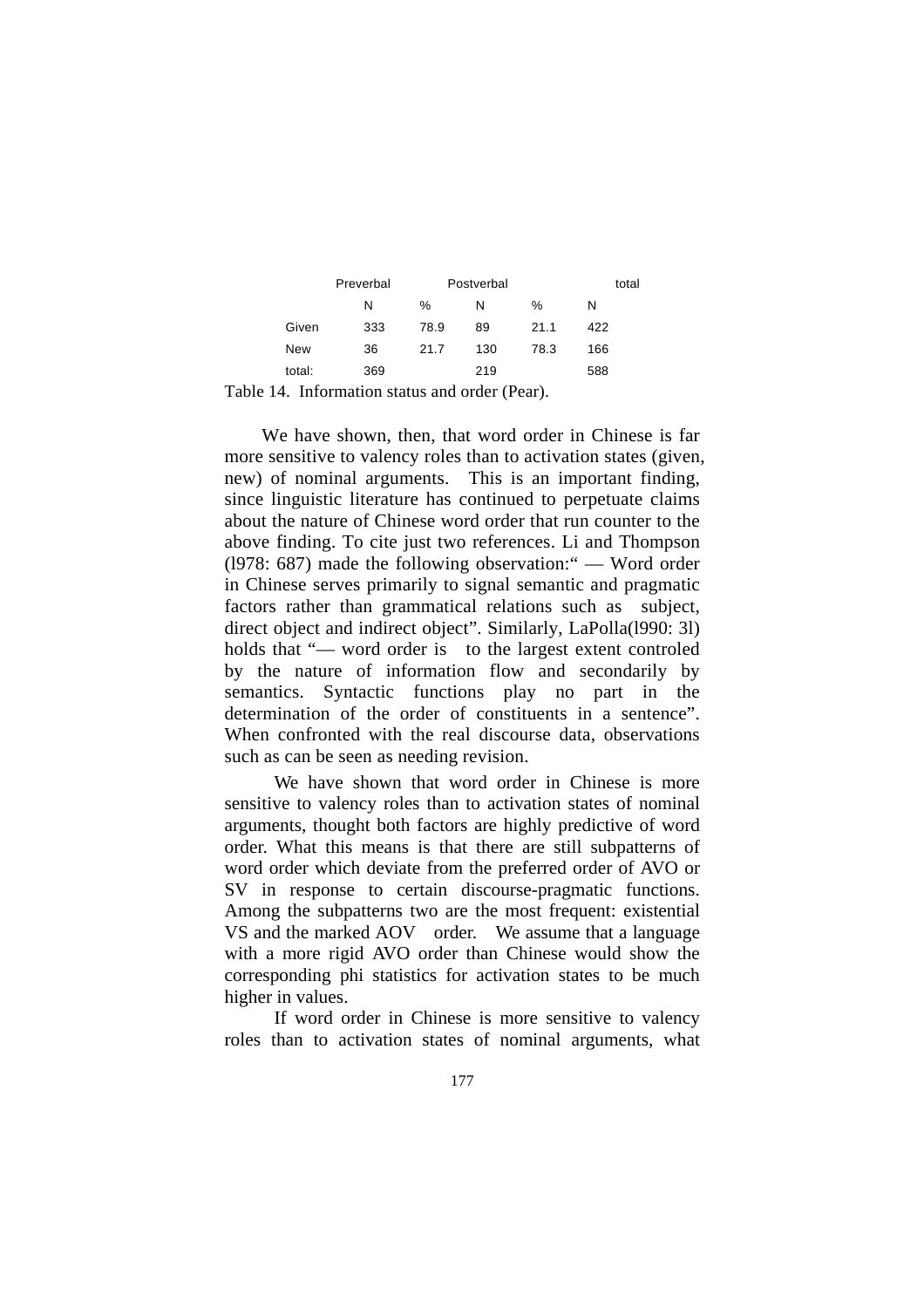remains to be demonstrated is whether word order is also sensitive to other dimensions of discourse pragmatic information.. This will be attempted in the following section.

#### **6. Word order, identifiability and generality**

Identifiability is a discourse category used to characterize the speaker's assumption about whether a particular referent can be identified by the hearer. An NP is identifiable if the speaker intends and believes that the hearer can mentally tag the information as identifying a particular referent which will have continuous identity over time. A non-identifying expression is one which is either non-referential or for which the speaker believes the hearer cannot tag the information as identifying some particular entity. Generality as a discourse property concerns whether a referent refers to a particular entity (particular) or a class of entities (generic)( Du Bois and Thompson l992).

Table l5 presents cross-tabulations of activation states, identifiability and generality of nominal arguments with preversus postverbal O. Table l6 presents the same cross-tabulations for pre- versus postverbal S.

|                  | Preverbal O                                    |      | Postverbal O |      | total |
|------------------|------------------------------------------------|------|--------------|------|-------|
|                  | N                                              | %    | N            | %    | N     |
| Given            | 113                                            | 86.3 | 449          | 61.1 | 304   |
| <b>New</b>       | 18                                             | 13.7 | 286          | 38.9 | 562   |
| total:           | 131                                            | 100  | 735          | 100  | 866   |
|                  | $(X^2 = 30.9, d.f. = 1, p < .01; \phi = .19)$  |      |              |      |       |
| Identifiable     | 112                                            | 85.5 | 535          | 72.8 | 647   |
| Non-identifiable | 19                                             | 14.5 | 200          | 27.2 | 219   |
|                  | $(X^2 = 9.35, d.f. = 1, p < .01; \phi = .10)$  |      |              |      |       |
| Generic          | 13                                             | 9.9  | 244          | 33.2 | 257   |
| Particular       | 118 90.1 491                                   |      |              | 66.8 | 609   |
|                  | $(X^2 = 29.05, d.f. = 1, p < .01; \phi = .18)$ |      |              |      |       |
| Human            | 27                                             | 20.6 | 225          | 30.6 | 252   |
| Non-human        | 104                                            | 79.4 | 510          | 69.4 | 614   |
|                  | $(X^2 = 527, d.f. = 1, p < .01; \phi = .08)$   |      |              |      |       |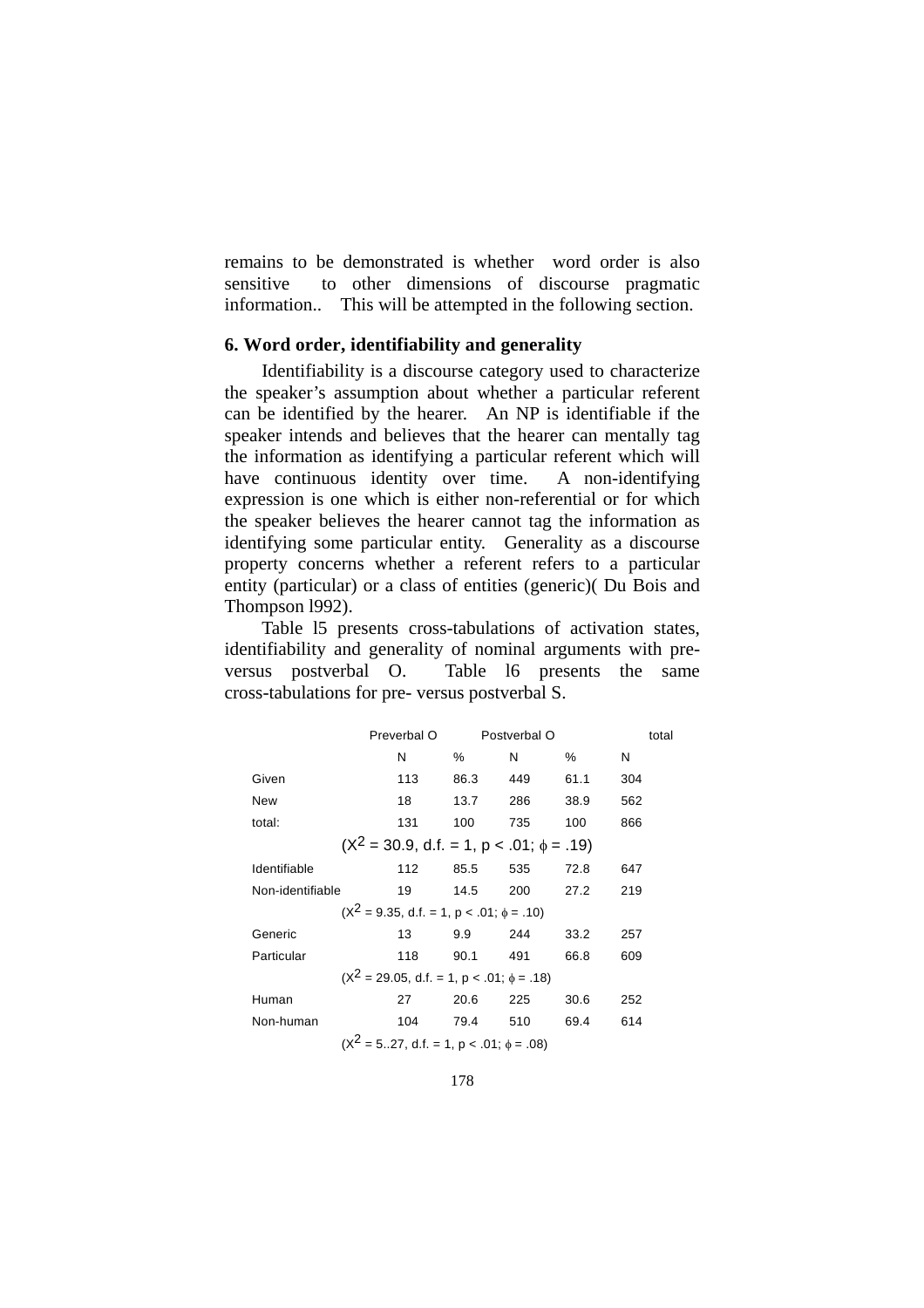Table 15. Pragmatic and semantic categories and the order of O.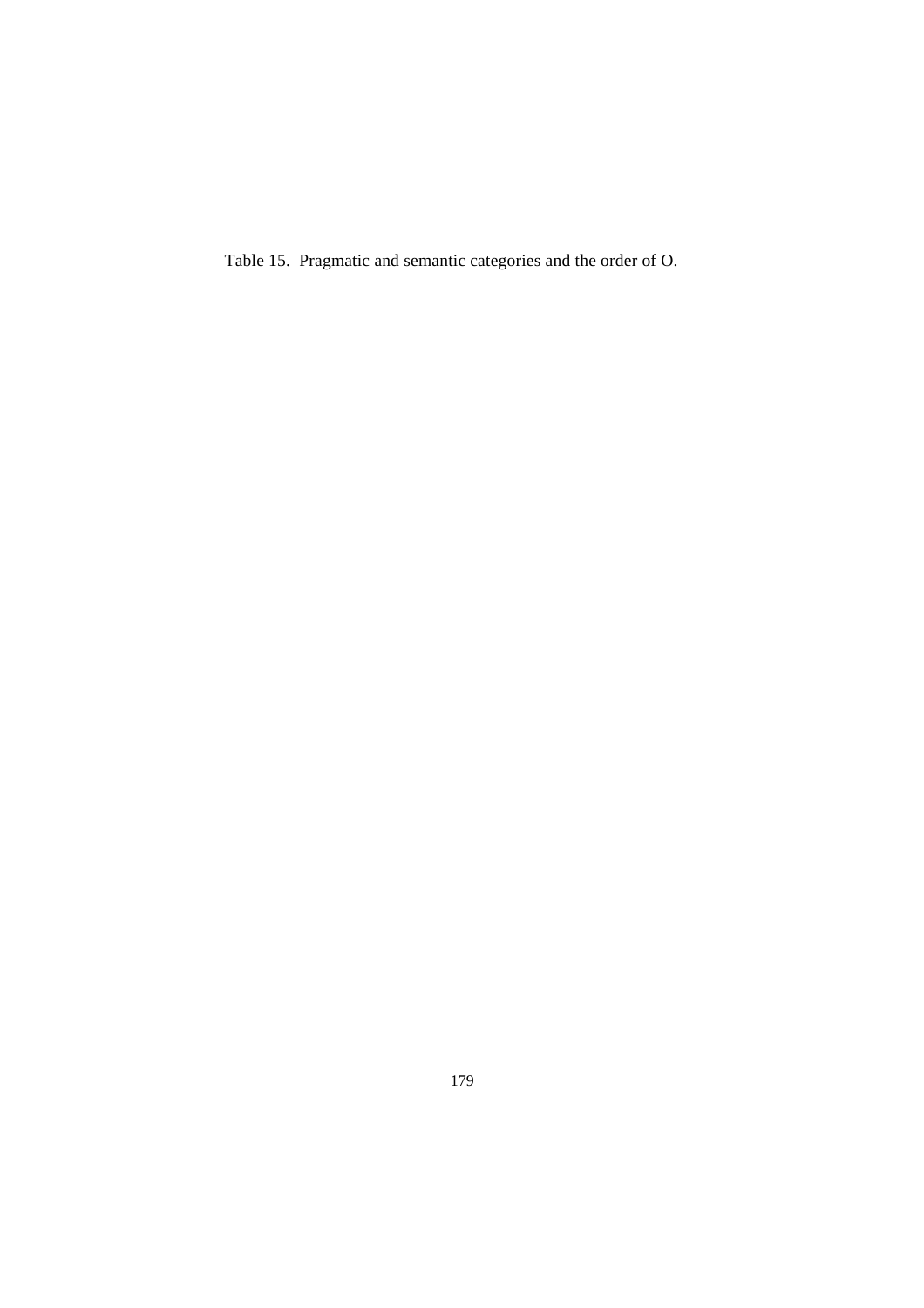|                  | Preverbal S Postverbal S                       |      |     |      | total |  |
|------------------|------------------------------------------------|------|-----|------|-------|--|
|                  | N                                              | %    | N   | %    | Ν     |  |
| Given            | 812                                            | 92.5 | 39  | 31   | 851   |  |
| <b>New</b>       | 66                                             | 7.5  | 87  | 69   | 153   |  |
| total:           | 878                                            | 100  | 126 | 100  | 1004  |  |
|                  | $(X^2 = 327.3, d.f. = 1, p < .01; \phi = .57)$ |      |     |      |       |  |
| Identifiable     | 819                                            | 93.3 | 30  | 23.8 | 849   |  |
| Non-identifiable | 59                                             | 6.7  | 96  | 76.2 | 155   |  |
|                  | $(X^2 = 419, d.f. = 1, p < .01; \phi = .65)$   |      |     |      |       |  |
| Generic          | 83                                             | 9.5  | 27  | 21.4 | 110   |  |
| Particular       | 795                                            | 90.5 | 99  | 78.6 | 894   |  |
|                  | $(X^2 = 15.46, d.f. = 1, p < .01; \phi = .12)$ |      |     |      |       |  |
| Human            | 691                                            | 78.7 | 89  | 70.6 | 780   |  |
| Non-human        | 187                                            | 21.3 | 37  | 29.4 | 224   |  |
|                  | $(X^2 = 4.24, d.f. = 1, p < .05; \phi = .06)$  |      |     |      |       |  |

Table 16. Pragmatic and semantic categories and the order of S.

A number of significant results emerge from Tables 15 and 16. First, the semantic category human/non-human has little predictive value for order as expected. Secondly, generality is also a poor predictor of word order. Thirdly, activation state and identifiability work in parallel in the predictive success with word order. In other words, word order can be equally well or equally poorly predicted on the basis of either activation state or identifiability. Thus they are equally strong predictors of pre- vs. postverbal S, but equally poor predictors of pre- vs. postverbal O. These results taken together suggest that morphological types of nominal arguments in Chinese are used essentially to encode just one of two types of information: either the more linguistic context-bound activation states or identifiability, which has a stronger mix of extra-linguistic components, since pathways to identifiability include not only previous mention, but also situational settings and invoked frames.

Tables 15 and 16 further show that the structural split of S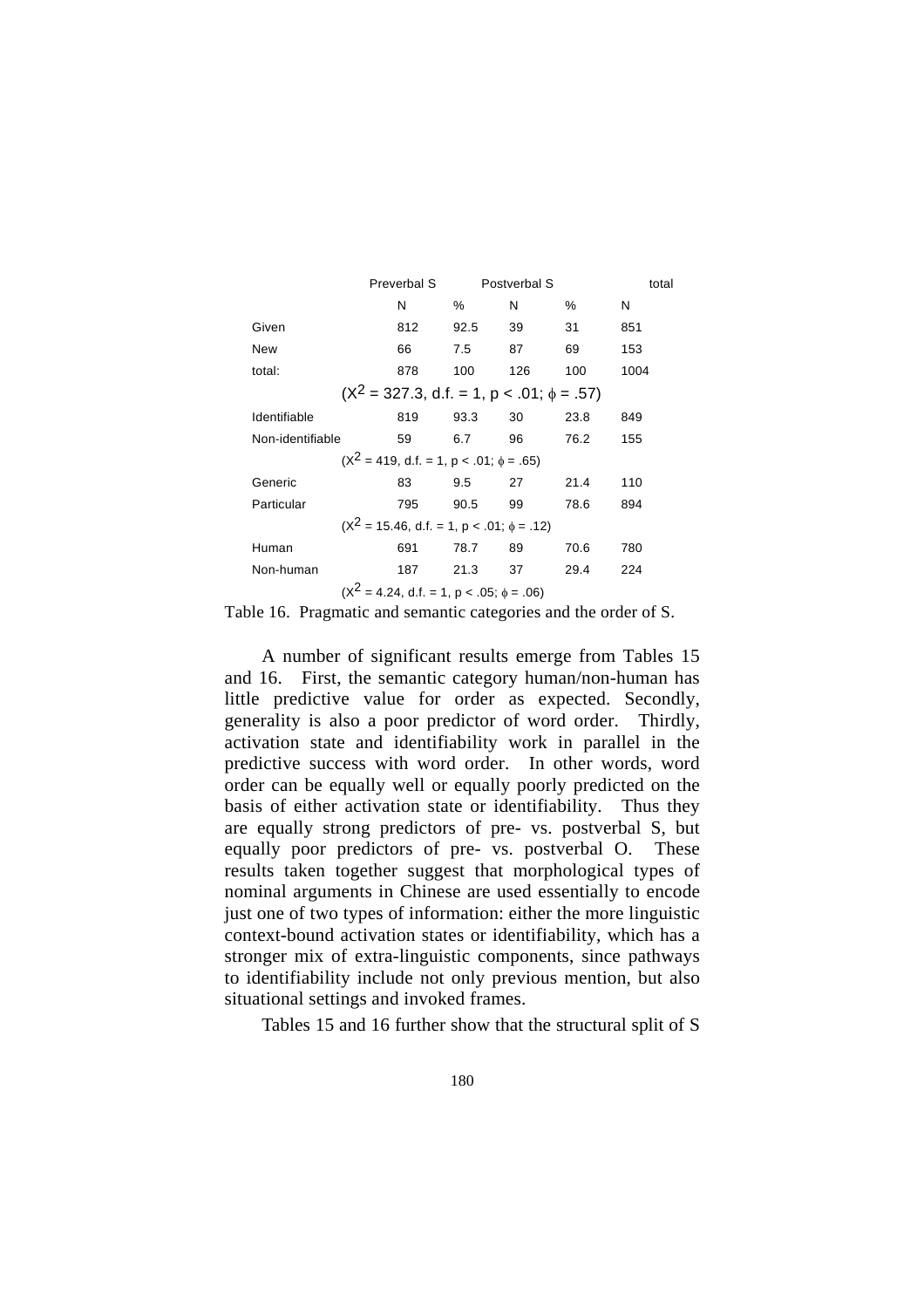is strongly motivated by discourse pragmatics, but the structural split of O much less so, since the phi statistics are much higher for the former. This is a significant finding, as it bears directly on the pragmatic status of the AOV sentences , a point to be taken up presently. In addition, it can be easily determined that the prediction rates from pragmatic categories to pre-/postverbal S order are respectively 80.8% for activation state (given/new), and 84.8% for identifiability. If we believe with Givón (1992) that the perceiving mind needs a code fidelity somewhere about or above the level of 80% prediction rate for it to begin to bet on a 100% categorical distribution and ignore the margins, then Chinese can be said to have nearly grammaticized the scalar distribution of various pragmatic properties of nominal arguments in preverbal and postverbal S positions as identifying respectively an existential construction for the latter and an intransitive sentence for the former.<sup>[ii](#page-31-1)</sup> But the same cannot be said of the structural split of O. The low φ statistics in Table 15 mean that there would be little predictive success from function to form. Thus the prediction rate from activation state to order is a mere 57.5%, and that from identifiability to order is 56.3%, both of which are at chance level. The prediction rate from particular to order is higher, at 61.5%, which is still nowhere near the threshold 80% of code fidelity required of categorical distribution. These results are worth stressing, since the discourse functions of preverbal vs. postverbal O have been a major bone of contention among Chinese linguists.

## **7. Topicality hierarchy**

The present data indicate that 98% of the time the clause-initial position is preempted by an NP which is either an A (and hence categorically topic of the clause) or a (preverbal) S (and hence also categorically topic of the clause). The clause-initial NP then represents a convergence of semantic ("role") properties of agent and the pragmatic ("reference") properties of clausal topic. A and S are much more topical than O not only in their greater propensity to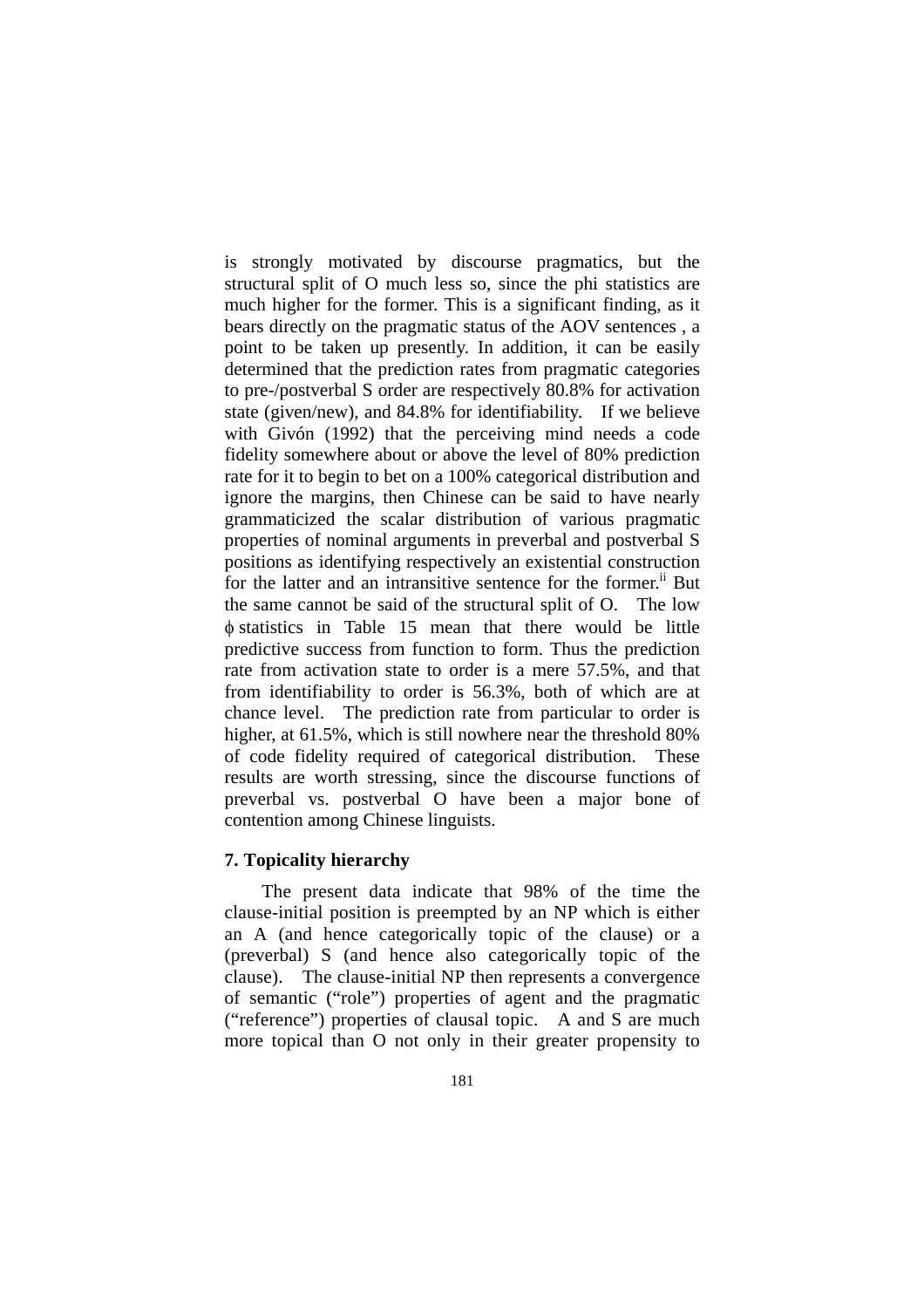preempt the clause-initial position but also in their stronger tendency to form continuous anaphoric links across successive clauses. To measure topic continuity across different valency roles, anaphoric links across adjacent clauses are tabulated according to the valency roles in which the co-referential referents occur in the two clauses. For example, if the pronominal  $ta 'she' in (1) appears in the A$ </u> role in clause (a), but re-appears as S in the succeeding clause (b), then this particular link across A and S is tabulated as an instance in the linkage class of 'A-to-S'.

| (1) $a \rightarrow Y$ : yinwei <b>ta</b> yiqian, |                          |  |  |                                            |                |
|--------------------------------------------------|--------------------------|--|--|--------------------------------------------|----------------|
|                                                  | because 3.SG previously  |  |  |                                            |                |
|                                                  | 'Because she previously, |  |  |                                            |                |
|                                                  |                          |  |  | conglai mei you zhe ge jingyan             | $a. \setminus$ |
|                                                  |                          |  |  | ever NEG have this CL experience PRT       |                |
|                                                  |                          |  |  | did not ever have this kind of experience, |                |
|                                                  |                          |  |  |                                            |                |

 b.→ ...suoyi%suoyi na ge **nude** jiu so so that CL woman thus xiayitiao.\ be.frightened so that woman was frightened.'(GHOST 4:207–10)

Tables 17~19 present the distribution of various types of anaphoric links for A, S, and O.

| N   | ℅    |
|-----|------|
| 400 | 63.3 |
| 201 | 31.8 |
| 31  | 4.9  |
| 632 | 100  |
|     |      |

Table 17. Anaphoric linkage of A (After Chui 1994:64–65).

|             | Preverbal |      | Postverbal |      |  |
|-------------|-----------|------|------------|------|--|
|             | N         | ℅    | N          | ℅    |  |
| S-to-S type | 208       | 47.1 |            | 19.4 |  |
| S-to-A type | 210       | 47.5 | 25         | 69.4 |  |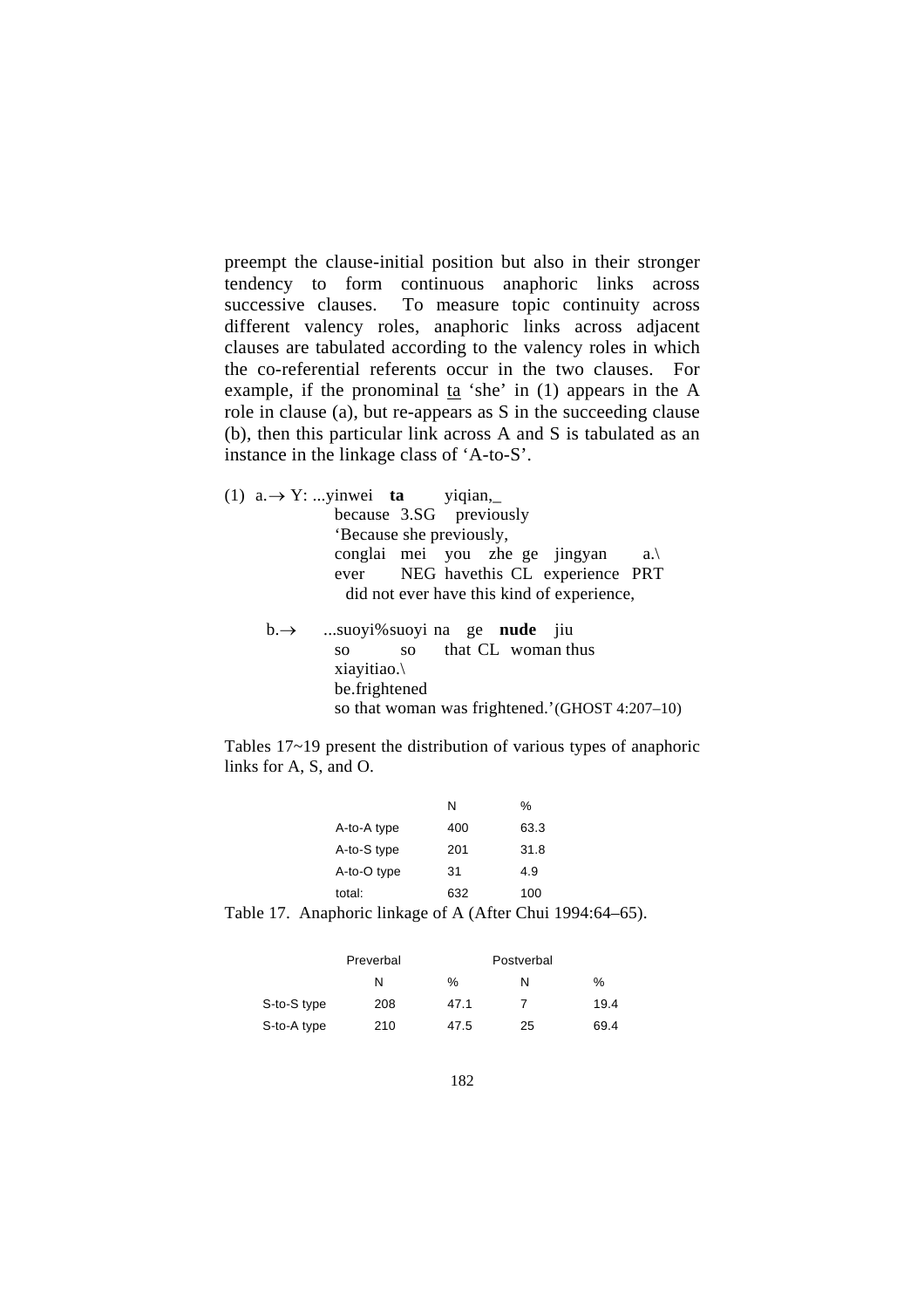| S-to-O type | 24  | 5.4           |    | 11.1 |
|-------------|-----|---------------|----|------|
| total:      | 442 | 100           | 36 | 100  |
|             |     | $\sim$ $\sim$ |    |      |

Table 18. Anaphoric linkage of S  $(X^2=10.53)$  (After Chui 1994:104–105).

|             | Preverbal | Postverbal |     |      |
|-------------|-----------|------------|-----|------|
|             | N         | $\%$       | N   | $\%$ |
| O-to-A type | 5         | 17.2       | 40  | 25.5 |
| O-to-S type | 5         | 17.2       | 40  | 25.5 |
| O-to-O type | 19        | 65.5       | 77  | 49.0 |
| total:      | 29        | 100        | 157 | 100  |

Table 19. Anaphoric linkage of O ( $X^2$ =2.56) (After Chui 1994:84).

Since the total number of nominals in A, preverbal S, postverbal S, preverbal O and postverbal O in the corpus are respectively 1214, 878, 126, 131 and 735, we can easily determine that the percentages of various valency roles forming anaphoric links are as shown in Table 20.

|              | all texts |          | Ghost & Pear only |         |
|--------------|-----------|----------|-------------------|---------|
| A            | 52%       | 632/1214 | 59%               | 484/819 |
| preverbal S  | 50.3%     | 442/878  | 57.2%             | 290/507 |
| postverbal S | 28.6%     | 36/126   | 31%               | 34/110  |
| preverbal O  | 22.1%     | 29/131   | 22.6%             | 26/115  |
| postverbal O | 20%       | 147/735  | 21.4%             | 104/486 |

Table 20. Percentage of valency roles forming anaphoric links.

As shown in Table 20, A and preverbal S are, as expected, consistently the most predictable, continuous and topical valency roles, followed by postverbal S, pre- and postverbal O in the two separate distribution tabulations (all texts considered together or just narrative texts only).  $X^2$ tests show that there is no significant difference either between the first two roles or among the last three roles (though postverbal S exhibits stronger anaphoric links than the two O roles, the difference falling just short of statistical significance). One may thus suggest the following topicality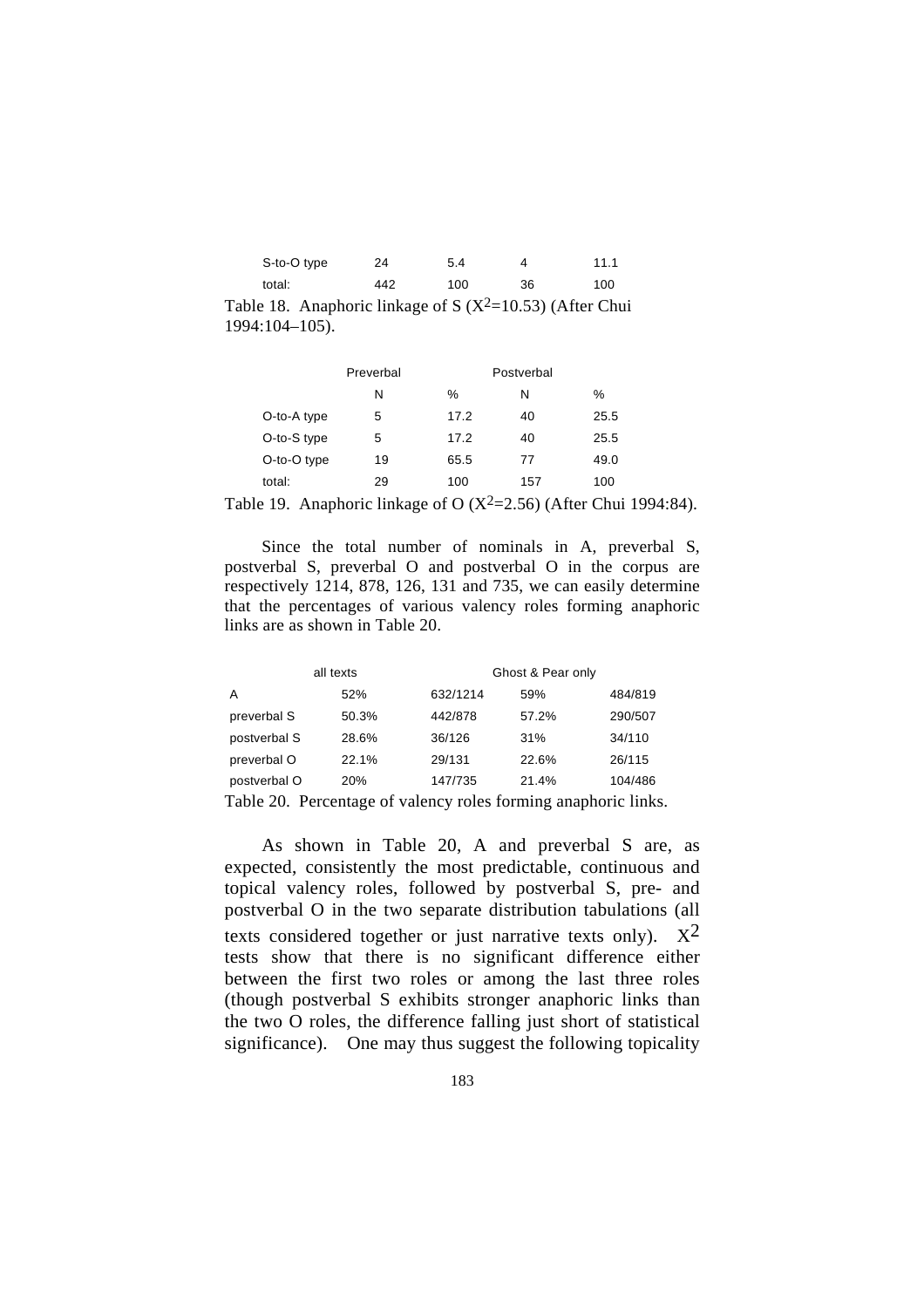hierarchy for valency roles defined in terms of their ability to form anaphoric links:

$$
\begin{Bmatrix}\nA \\
\text{preverbal S} \\
\text{preverbal S}\n\end{Bmatrix}\n\begin{Bmatrix}\n\text{postverbal S} \\
\text{preverbal O} \\
\text{postverbal O}\n\end{Bmatrix}
$$

Since A and preverbal S are overwhelmingly given (97.4% for A; 92.5% for perverbal S), identifiable (94.8% for A; 93.3% for preverbal S) and human (94.6% for A; 78.7% for preverbal S), they are therefore the most continuous and predictable arguments. By contrast, all other valency roles should by implication rank lower on the topicality hierarchy in an asymmetric 'figure-ground' sort of distinction, since if preverbal valency roles are maximally topical, then one would expect postverbal valency roles to be maximally non-topical. It is easy to see why this should be the case. In a language with a preferred word order of AVO, the postverbal O position is where relatively incidental or unimportant information to the development of the narrative goes (the so-called "unimportant information last principle"). Nominal arguments that appear there tend to be new, non-identifiable and/or non-human. On the other hand, postverbal S is where the thematic development of the story line is discontinued, and new entities are introduced into discourse for the first time, often at points of higher thematic discontinuity (e.g. at paragraph or topic chain boundary points), reserving the preverbal S position for the more topical, identifiable and/or human referents. Most of the postverbal initial mentions on S have little thematic continuity (i.e. are not needed in subsequent discourse), just as most of the postverbal mentions on O do.

But why should preverbal O rank lower on the hierarchy just as postverbal O and postverbal S do? We have shown above that the structural split of O is hardly motivated by discourse pragmatics. On the one hand, the low φ statistics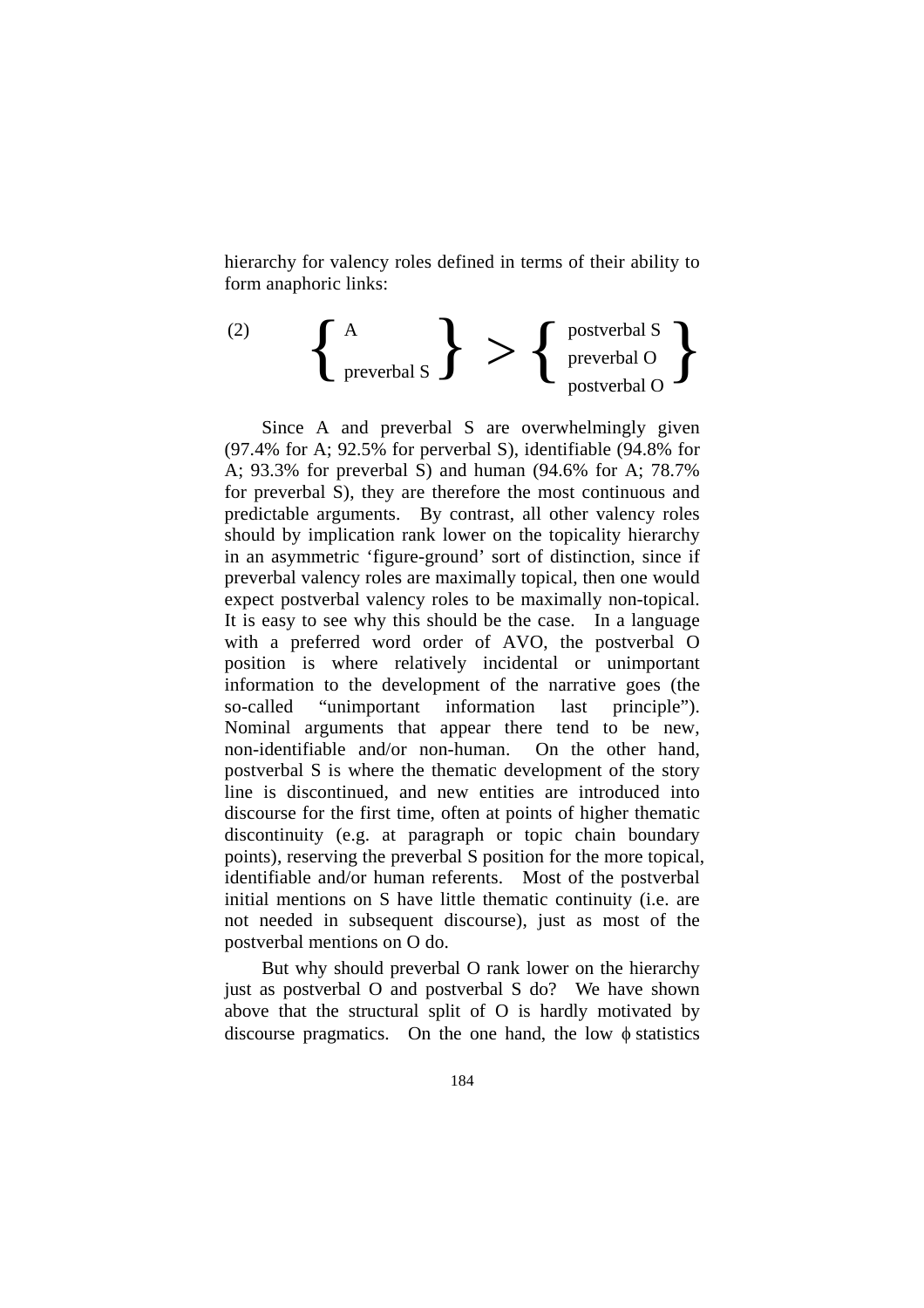already tell half of the story. On the other, the 86.3:13.7 ratio versus 6l.l : 38.9 ratio for given/new, or the 85.5:14.5 ratio versus 72.8:27.2 ratio for identifiablity, or 79.4:20.6 ratio versus 69.4:30.6 ratio for humanness (see Table 14) are all in the same general undramatic direction. It should not be surprising therefore that both postverbal O and preverbal O should have turned out to rank equally low on the topicality hierarchy.

We have shown that the low statistics in Table 15 mean that there would be little predictive success from function to form. Still, it is true that there is a significant statistical difference in the distribution of discourse categories between preverbal and postverbal O (see Table 15), though apparently that difference has not translated into a difference in their ability to form topicality links. A question that naturally arises is what discourse function the marked AOV order serves.

Since languages do not in general code topic continuity, that statistical difference must mean that some other discourse-functional feature mediates that difference. The working assumption here is not that it is the topicality linkage that is being coded, but that both the topicality linkage and the observed statistical differences reflect some deeper discourse function. Now there are basically four primary discourse functions for NPs: that of introducing referents into discourse, that of establishing referent identity, that of predicating an argument, and that of attracting attention. In Chinese, the preferred word orders (AVO, SV) serve the second and third functions, and the VS construction serves the first function. What word order serves the third function? It could be either OAV or the more frequent AOV. Givón (1987) shows that the use of the structural device of preposing to signal discourse function of both low informational predictability and high thematic importance is widely attested in a number of typologically diverse languages. In other words, preposing a constituent is a cognitive device for attracting attention to it. Sun and Givón (1985) suggest, based on measurements of referential distance (RD) and potential interference (PI), that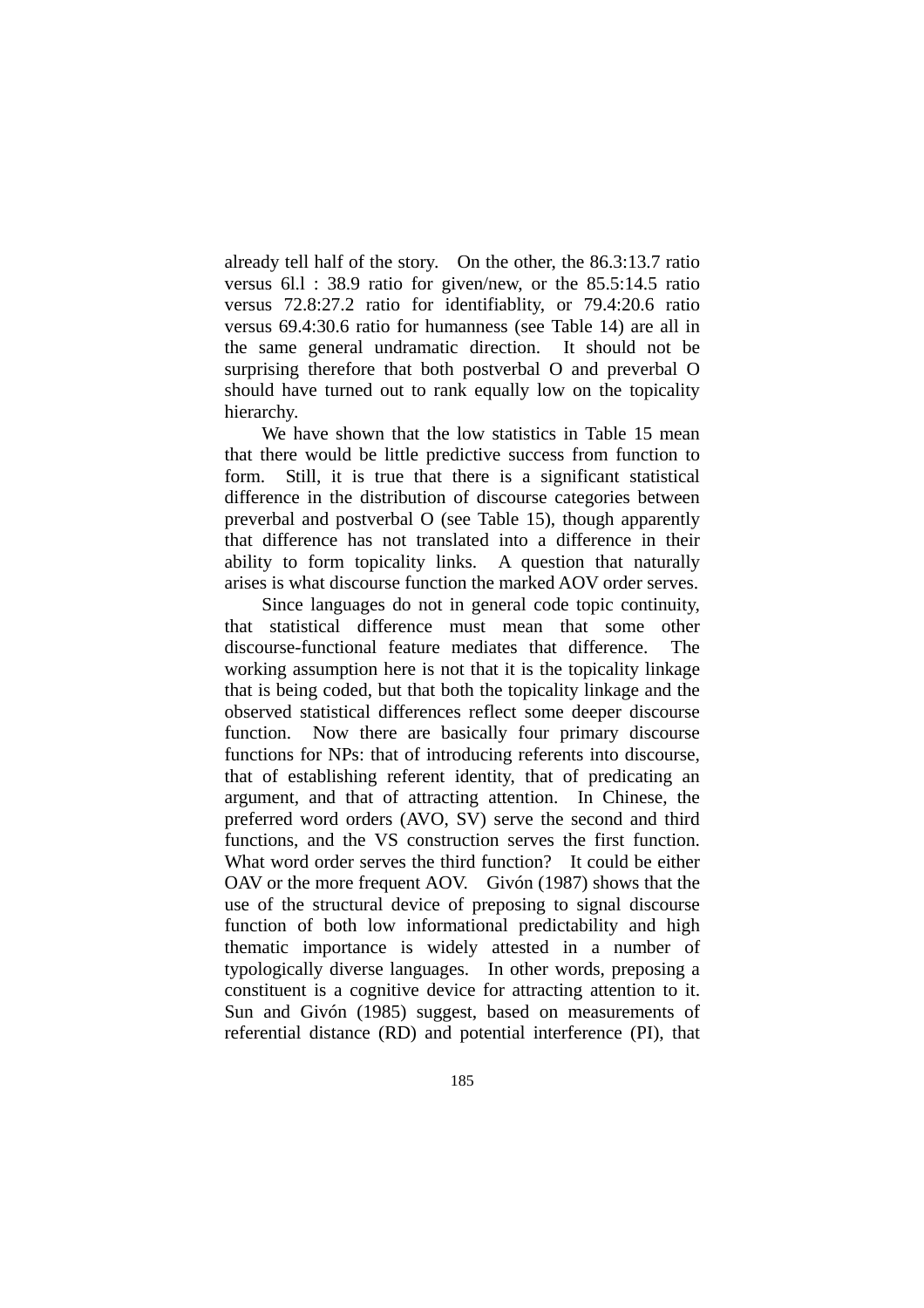the correlation between OV order and definite (which can be equated to identifiability in the present study) in Chinese is the direct effect of such a contrastive device.

However, there are several lines of evidence that suggest that Sun and Givón's suggestion can't be right. We have shown above that the structural split of O is not strongly motivated by discourse pragmatics. In addition, we have gone through the AOV sentences in the data and found that they have not entirely divorced from their semantic origin as 'disposal' constructions. All of the verbs in these sentences are high transitivity verbs that require an agent and take a resultative or directional complement (there are a total of 71 such verbals). (3) is an example.

| (3) |               | Z: ta de nagepengyou shi yinwei%, |
|-----|---------------|-----------------------------------|
|     |               | 3.SG DE that friend COP because   |
|     |               | It is because his friend          |
|     |               | (H) yinwei yao% yao= $?/$         |
|     |               | because REPAIR REPAIR             |
|     | $\rightarrow$ | you <b>yixie heiqian</b> .        |
|     |               | have some black money             |
|     |               | had some black money.'            |
|     |               | ranhou= $\tan$ vao% --            |
|     |               | then 3.SG have to                 |
|     |               | 'Then, he had to                  |
|     | $\rightarrow$ | ta <b>ba naxie heiqian</b> =,     |
|     |               | 3.SG BA those black money         |
|     |               | have that black money,            |
|     |               |                                   |
|     |               | $(1.1)$ 'yung gezhong butongde%,  |
|     |               | use any kind different            |
|     |               | using different kinds of          |
|     |               | butongde guandao. $\setminus$     |
|     |               | different way                     |
|     |               | different ways,                   |
|     |               | ranhou. $\langle$                 |
|     |               | then                              |
|     |               | then,                             |
|     | $\rightarrow$ | ba zhexie $qian.$                 |
|     |               | BA these<br>money                 |
|     |               | had this money                    |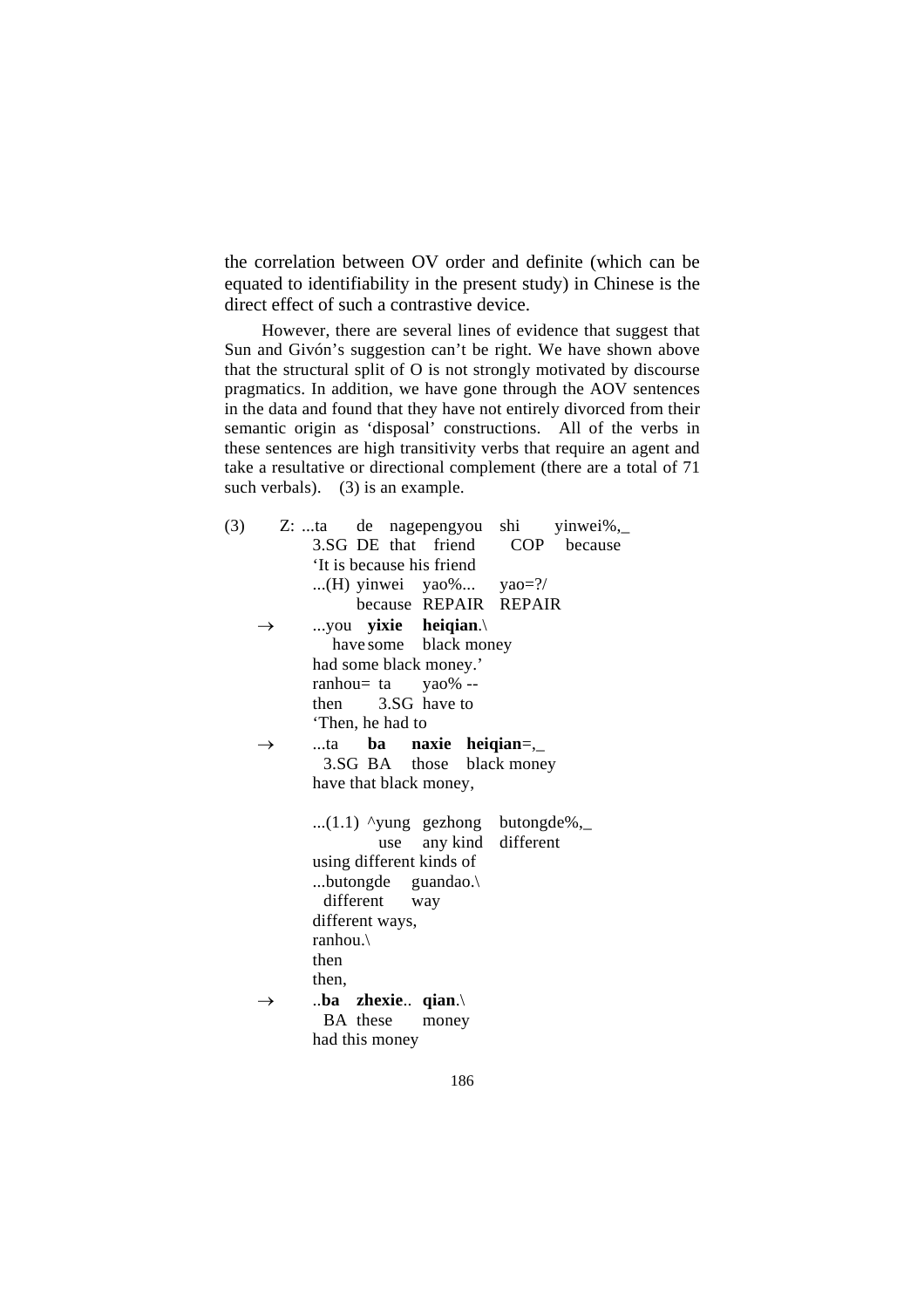$...xi=$  xiqian. REPAIR launder money laundered.' ranhou?/ then 'Then, ...xiqian zhihou.\ launder money after after laundering money, ...zh- yung zhuan% -- REPAIR use REPAIR (he) used ..yinhang zhuanzhang de fangshi.\ bank transfer DE method the method of bank transfer, ... $(H)$  ranhou. then then,  $\rightarrow$  ...ba zhexie qian.\ BA these money had this money ..you guihui dao..yuanlai ta de zhanghu.\ again return to original 3.SG DE account returned to his original account again.' (GHOST 1:43–59)

This means that the marked AOV sentences take the form they do because of greater semantic transitivity involving an agent affecting a patient in a specific way. It has been shown that positive marking for O, whehter it be signalled by position or case marking is indicative of greater semantic transitivity (Hopper and Thompson l980). Secondly, constrastivizing is often also a topicalizing device. (Indeed Givón (1992) calls the OV order a constrastive topicalizing device). However, we have shown that preverbal O and postverbal O behave similarly in their (in-)ability to form topicality links, suggesting that the OV order cannot be a topicalizing device. Furthermore, we have also surveyed our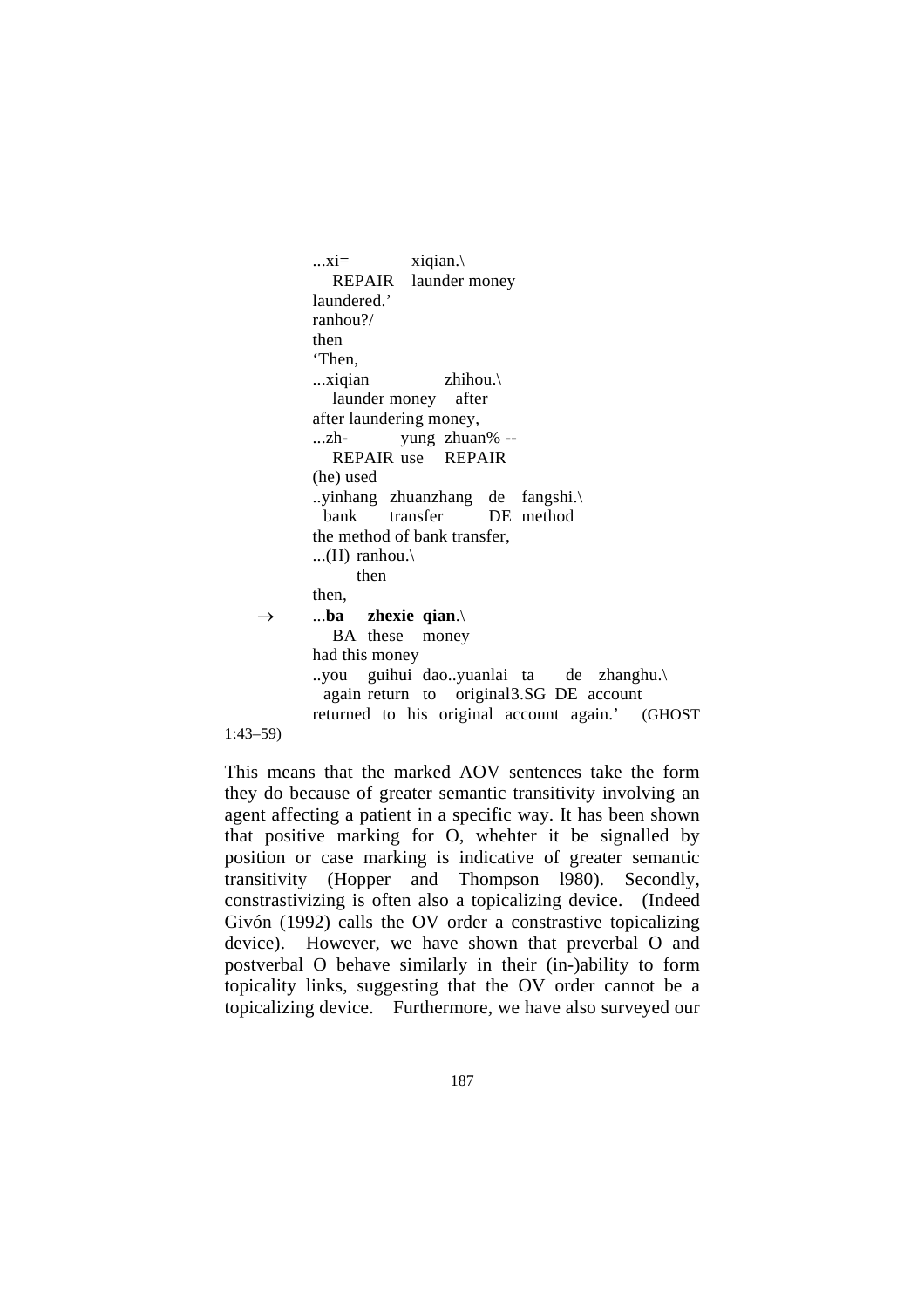data but found little evidence of the AOV sentences as a contrastive device.

We have thus arrived at a paradoxical situation. On the one hand, AOV sentences are structurally marked in that they deviate from the more basic AVO order, and yet they are not pragmatically marked.However once we realize that the marked AOV sentences take the form they do because of the nature of verbal semantics, then the alleged paradox disappears. In any case it would be misleading to call AOV sentences pragmatically marked constructions, since they have been shown to mark no contrastive focus and have shown no evidence of marking a major topic change, at least in the present data.<sup>iii</sup>

### **8. "Subject"-like properties in clause-initial position**

If we disregard positional role differences in S or O, and if we sum all of the various types of anaphoric links (see Tables 17~19) regardless of directionality, we find that the most preferred links are either identical links with A, S (i.e. A/A, S/S), or non-identical S/A links, as Table 21. shows:

| Anaphoric types | N    | %    |
|-----------------|------|------|
| A/A             | 400  | 32.5 |
| S/S             | 208  | 16.9 |
| O/O             | 77   | 6.3  |
| S/A             | 411  | 33.4 |
| S/O             | 64   | 5.2  |
| A/O             | 71   | 5.8  |
| total:          | 1231 | 100  |
|                 |      |      |

Table 21. Types of anaphoric links (After Chui 1994:140).

The results shown in Table 21. suggest that co-reference across adjacent clauses is fairly independent of valency roles, since any anaphoric link is possible.<sup>iv</sup> However, since 82.8% of the links (A/A, S/S and S/A) a[re](#page-31-3) co-reference under identity of primary topic (A or S), the clause-initial NP position in Chinese, which represents a convergence of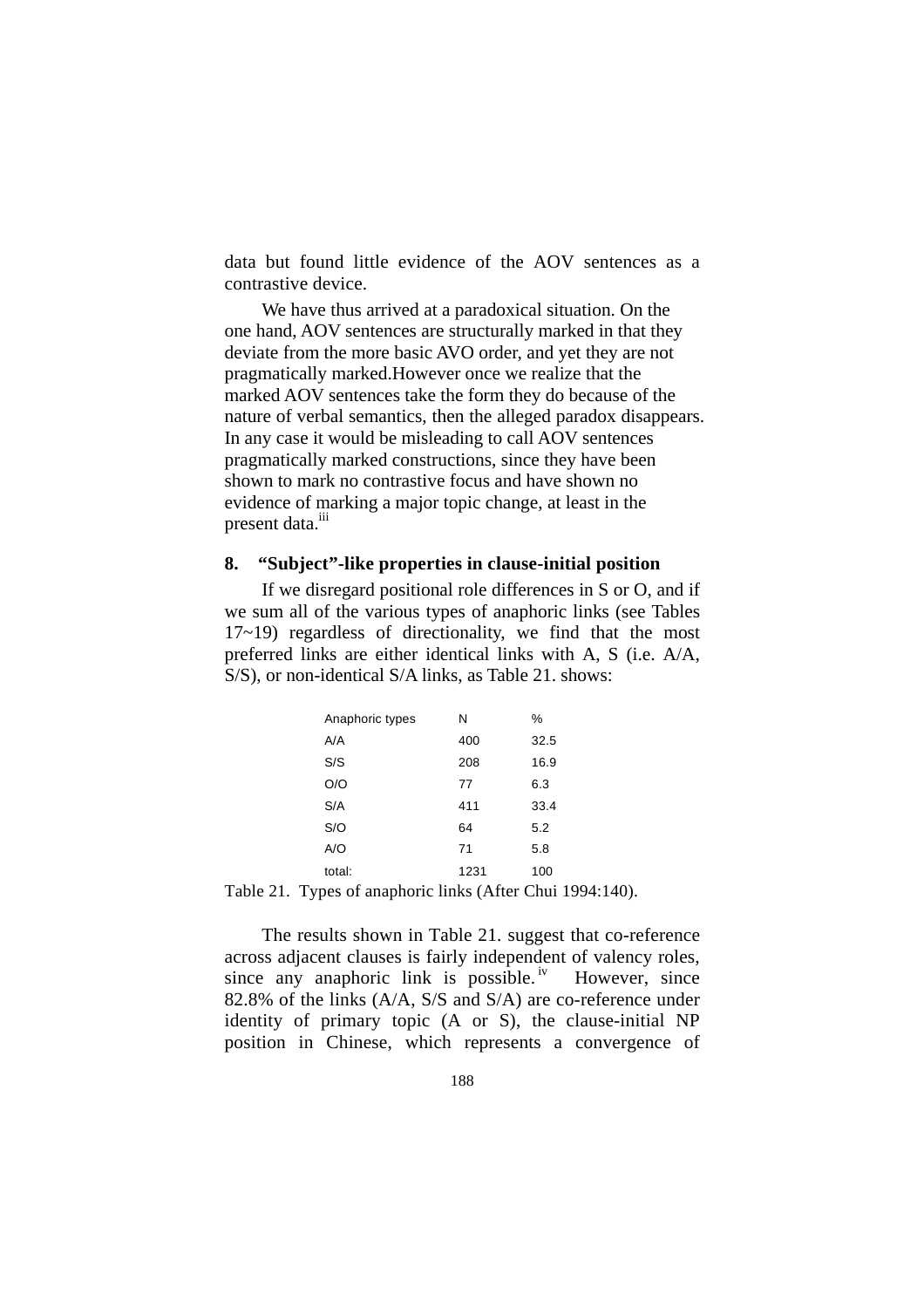primary semantic ("role") property of agent and primary pragmatic property of clausal topic, has thus a reference-related 'subject' property characteristic of languages where subject is syntactically important. Furthermore, the fact that S/A anaphoric links are the most common preferred way of forming anaphoric links suggest that a S/A pragmatic pivot in the sense of Foley and Valin (1984:119) has begun to emerge, a pivot which neutralizes the valency role distinction between S and A, and which is determined by the demands of topicality and cross-clause linkage under coreference. Chinese is thus unlike Eastern Pomo, a strict active-stative language whose switch-reference system seems to monitor semantic roles of actor and undergoer directly, not the more abstract S/A semantic pivot , nor the most abstract S/A pragmatic pivot (Foley and Valin 1984:121). However, the rarity of passive *bei* sentences in the data (there being only 2 out of 1682 clauses, or just o.1%, which is far fewer than the 3–4% range reported for spoken German, and perhaps for other subject-prominent languages as well ) strongly suggest that changes in the pragmatic role of a nominal in Chinese do not depend on changes in "syntactic role", and that Chinese does not have the kind of pivot system found in either English or Dyirbal where the choice of pivot is strictly governed by the exigencies of topicality and interclausal linkage under coreference, hence necessitating the use of passive or antipassive construction to permit alternative choices of pivot when required by context. Chinese appears, then, to be opting for the "Philippine style" solution, whereby the overall order is highly sensitive to both valency roles and pragmatic information, and yet preverbal S/postverbal S order is strongly influenced by the pragmatic properties of the nominal arguments. A strictly reference-prominent (or subject-prominent) language would have opted for a more 'unified' syntactic treatment of S rather than a structural split of S motivated by semantic or discourse-pragmatic considerations.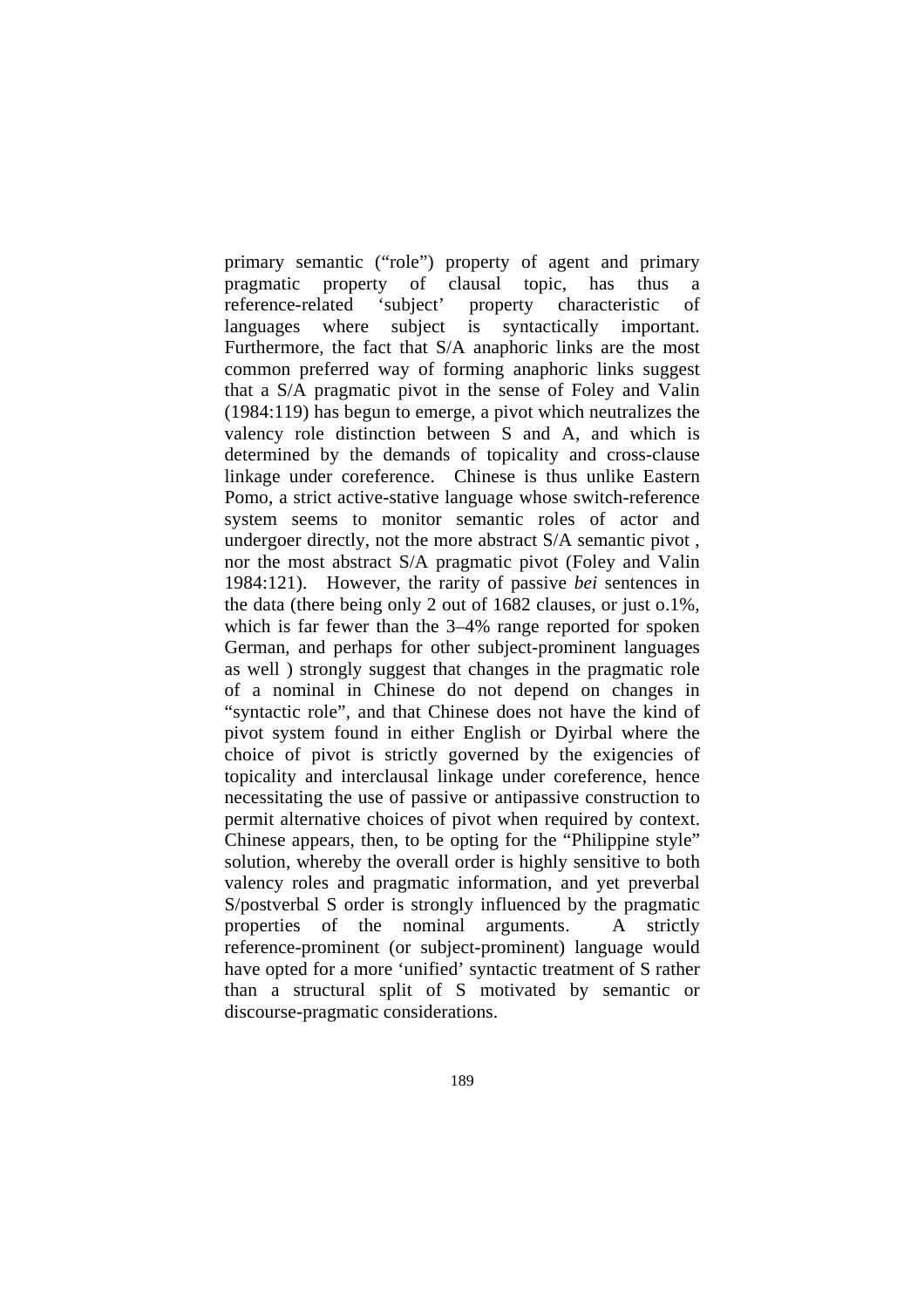## **9. Conclusion**

To summarize, Chinese represents a language where semantic role and pragmatic reference have been more or less grammaticized ( given syntactic encodings) and are expressed by the same means, linear order, but role-changing morphosyntactic processes are rare. Such a language tends to discourage a patient from being a topic or taking the clause-initial position to avoid the conflict between an agentive topic and a non-agentive topic. This is indeed the case in Chinese. Table 2 shows that OAV, OV, and *bei* sentences together account for just 0.4% of all clause types .

A/S in Chinese has acquired some 'subject' properties, though perhaps not all of the subject properties characteristic of subject-prominent languages (e.g. subject-verb agreement or subject-creating constructions), and since initial position has not yet become completely divorced from its pragmatic origin (there being no dummy subject-creating constructions), it might be more advisedly termed a category of "grammaticalized topic" in the sense of Comrie (1988), distinct from topic and from subject. $v$ 

To return to the question posed in the title of this paper: Is Chinese a pragmatic order language? A pragmatic order language is a language where pragmatic considerations are primary determinants of word order. Papago, Ute and Nez Perce are among the languages often cited as belonging to this type of language. But we have shown that word order in Chinese is far more sensitive to valency roles than to pragmatic considerations. Secondly, double-subject constructions, often cited as characteristic of 'topic-prominent' languages such as Chinese, actually occurred with such rarity (accounting for just l.8% of the clauses in the corpus, or 50/2670) that they must be considered as an "unusual" way of making a discourse point. Thirdly, pervasive use of ZA (zero anaphora) is also taken as a defining chacteristic of a topic prominent language such as Chinese. The folowing statement is typical of such line of thinking: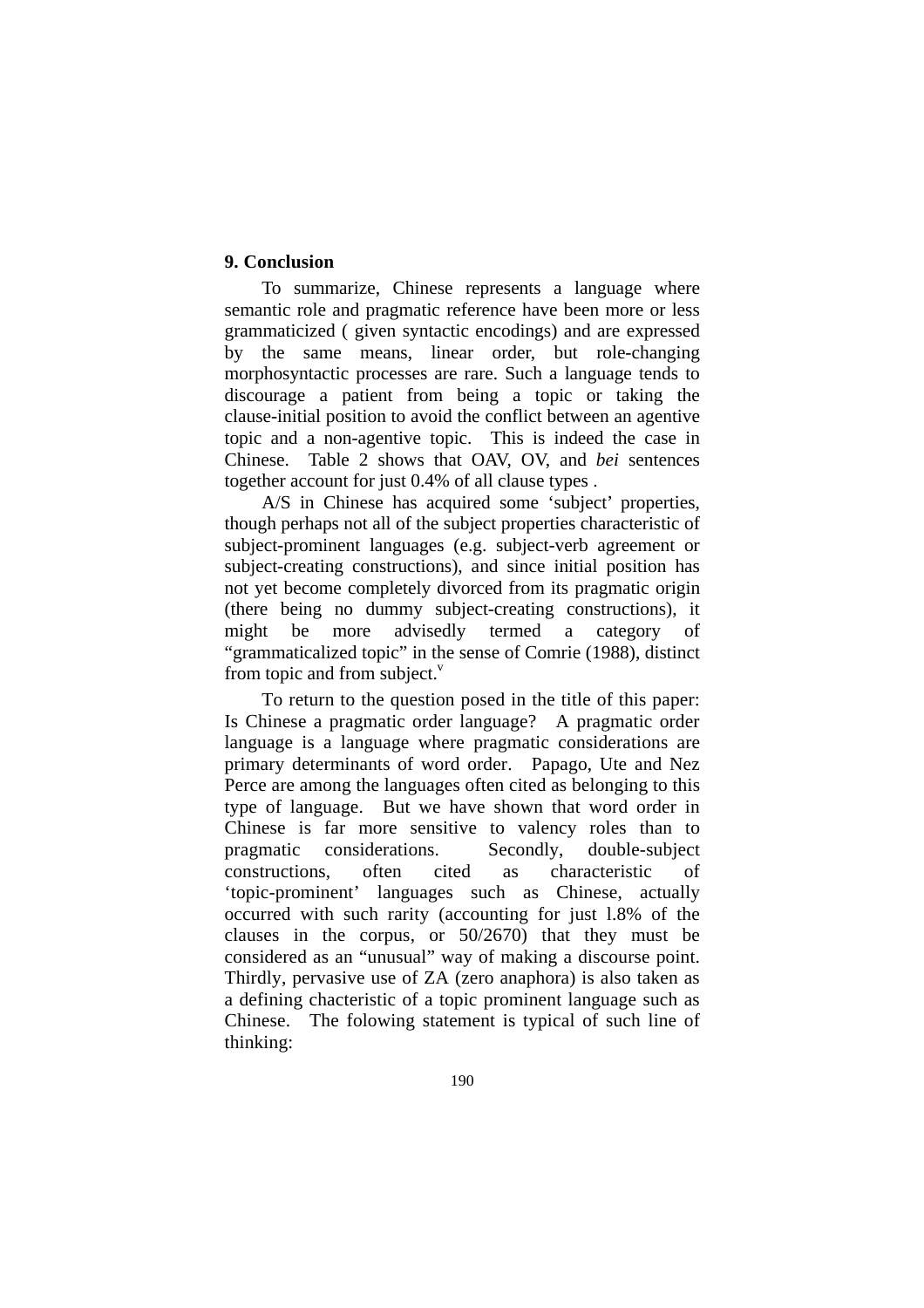— noun phrases in Chinese that are understood from context do not need to be specified.— It is sometimes difficult for speakers of Indo-European languages to grasp because the use of pronouns is so much more common in Indo-European, especially in English (Li and Thompson l98l: 657)

Use of ZA (zero anaphora) is certainly an index of the role pragmatics play in a given language, though not necessarily in its word order. Gundel (1987) has observed that the more topic-prominent a language is, the less restricted the distribution of zero anaphora in that language.  $\overline{v}$  Li and Thompson (1981) would have been much more on [ta](#page-31-5)rget had they chosen Japanese as an example of a language marked by an extensive use of ZA, since recent research fails to show that Chinese exhibits a significantly greater propensity to use ZA than does a subject-prominent language such as English, as the following table amply shows.

|           | Chinese                                          |       | English | Japanese |  |
|-----------|--------------------------------------------------|-------|---------|----------|--|
|           | Huang (1992) Chui (1994) Chen (1986) Chen (1986) |       |         |          |  |
| NA        | 43.3%                                            | 41.8% |         | _        |  |
| <b>PA</b> | 34.7%                                            | 34.8% |         |          |  |
| ΖA        | <b>22%</b>                                       | 23.3% | 20.5%   | 73.2%    |  |

Table 22. Distribution of anaphoric types.

English is standardly taken as a language in which the grammaticization of topic into subject has gone to the fullest extent, but it does not differ in any interesting way from Chinese in the distribution of given/new information with respect to valency roles, as Table 23 shows.

|   | Given            |            | New       |           |
|---|------------------|------------|-----------|-----------|
|   | Chinese          | English    | Chinese   | English   |
| А | 1182 (97.4%) 206 |            | 32        | 11        |
|   |                  | $(94.9\%)$ | $(2.6\%)$ | $(5.1\%)$ |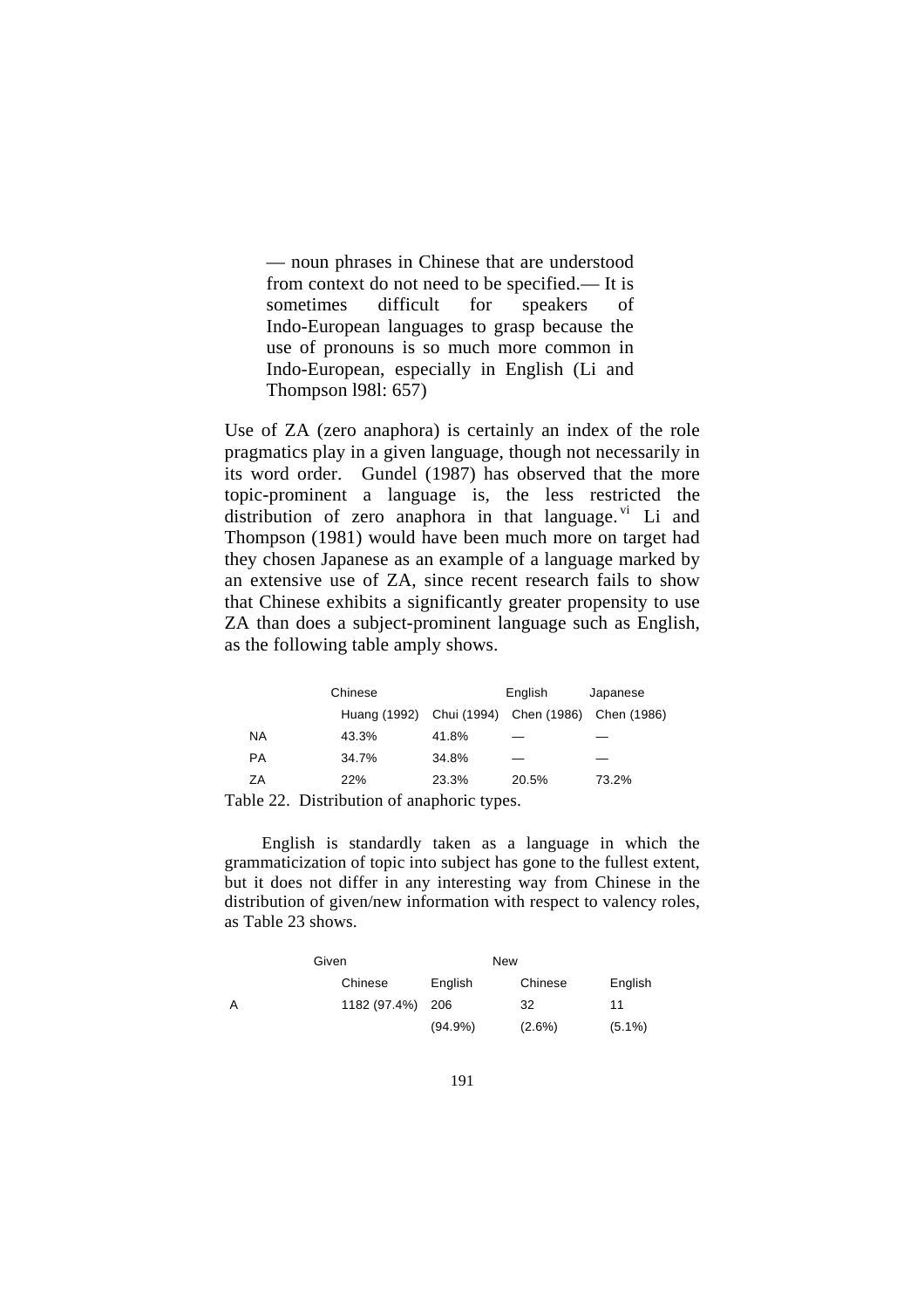| $(\text{pre-})$ S | 812        | 233        | 66      | 20        |
|-------------------|------------|------------|---------|-----------|
|                   | (92.5%)    | $(92.1\%)$ | (7.5%)  | $(7.9\%)$ |
| $(post-)$ O       | 449        | 86         | 286     | 78        |
|                   | $(61.1\%)$ | (52.4%)    | (38.9%) | (47.6%)   |

Table 23. Distribution of information and valency roles in Chinese and English (Chui 1994, Kärkkäinen 1994).

This simply means that Chinese is just as much a syntactic order language as a language like English. Indeed we have shown above that word order in Chinese is much more sensitive to valency role than to discourse pragmatics, unlike flexible word order languages such as Papago or Nez Perce where word order is only weakly associated with valency roles, but overwhelmingly determined by pragmatic information encoded in a particular clause (Payne ed. l992).

To conclude, the present data clearly demonstrate that word order in Chinese is much more sensitive to valency role than to discourse pragmatics and that in many ways Chinese is just as much a syntactic order language as a language like English. We have also suggested that since initial position in a Chinese clause has not yet become completely divorced from its pragmatic origin, it might be more advisedly termed 'grammaticalized topic', distinct from topic and subject.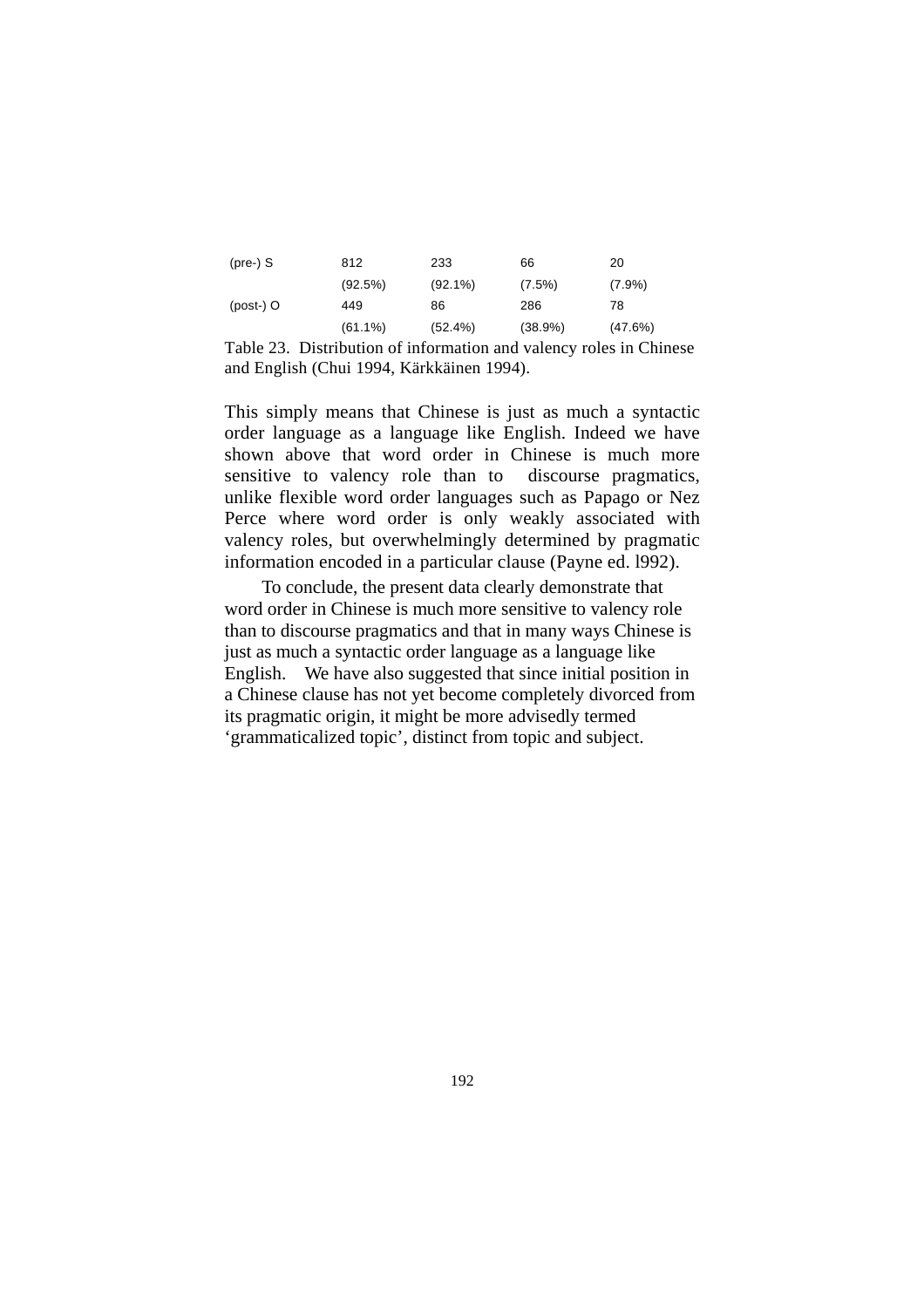## **References**

Chafe, Wallace ed. l980. The Pear stories. Norwood,NJ:Ablex.

Chafe, Wallace. l987. Cognitive constraints on information flow. In Coherence and grounding in discourse, R. Tomlin (ed.).

Chafe, Wallace. l994. Discourse, consciousness and time. University of Chicago Press.

Chen, Ping. 1986. Referent introduction and tracking in chinese narratives., Ph. D. Dissertation, University of California at Los Angeles

Chui, Kawai. 1994. Information flow in Mandarin chinese discourse. Ph. D. dissertation, The Graduate Institute of English at National Taiwan Normal University.

Comrie, Bernard. 1988. Topics, grammaticalized topics, and subjects., BLS 14, 265–279.

Dixon, R.M.W. 1979. Ergativity. Lnaguage 55. 59–138

Du Bois, John W. 1985. competing motivations. In John Haiman, ed., 1985, 343–65.

Du Bois, John W. 1987. The discourse basis of ergativity. Language 63. 805–55.

Du Bois, John W. and S. A. Thompson.l992. Dimensions of a theory of information flow. Unpublished ms.

Faarlung, Jan T. 1992. A typology of subjects. In M. Hammond et al. (eds.) Studies in syntatic typology, 193–207

Foley, W., and R. van Valin. 1984. Functional syntax and universal grammar. Cambridge: Cambridge University Press.

Givón, Talmy, 1987. The pragmatics of word order: Predictability, importance and attention. In M. Hammond et. al. (eds.) Studies in syntactic typology, 243–283

Gundel, Jeanette K. 1987. Universals of topic-comment structure. In M. Hammond et al. (eds.) Studies in syntactic typology, 209–239.

Hopper, Paul. 1988. Emergent Grammar and the a Prior Grammar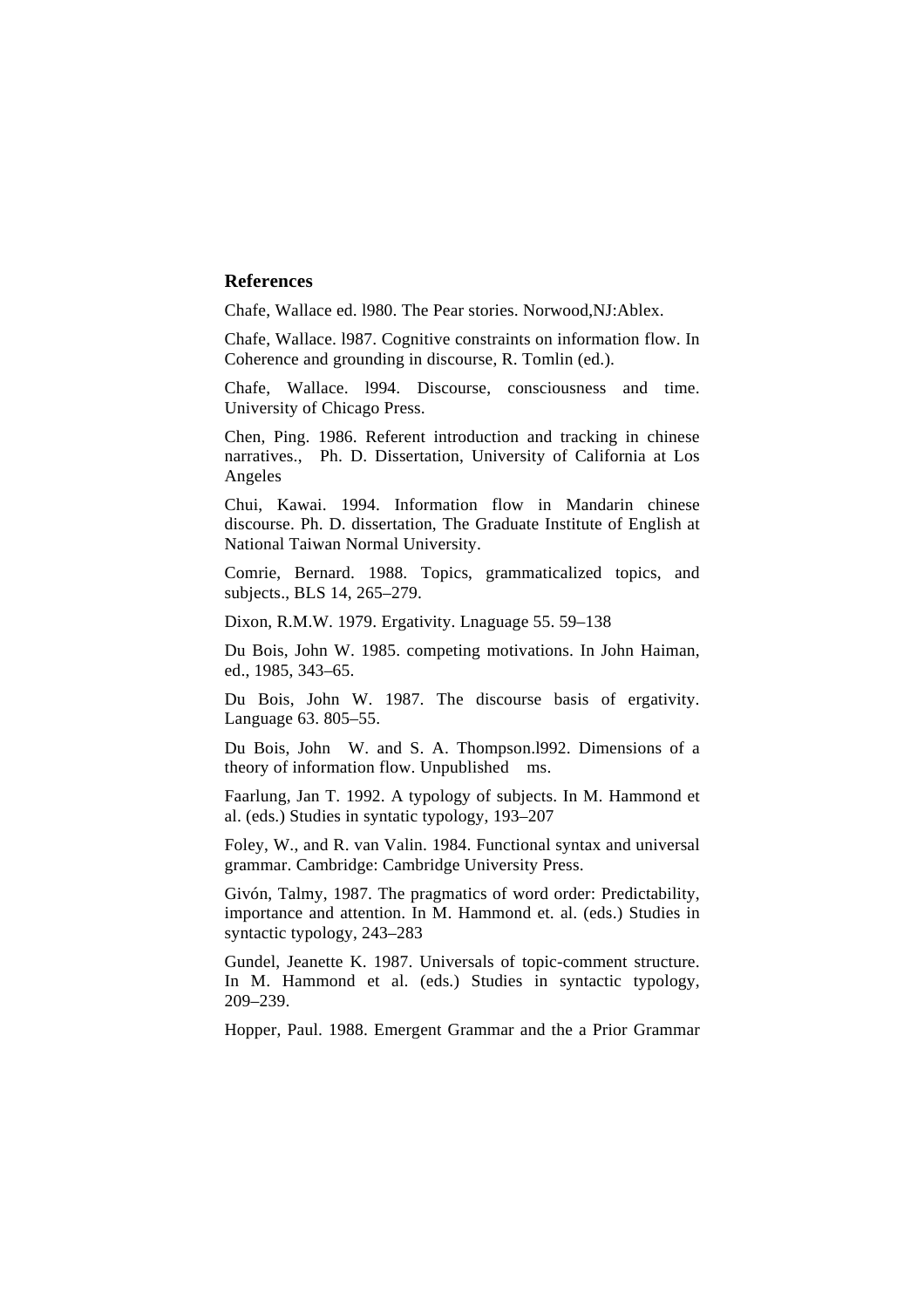Postulate. In D. Tannen, ed., Linguistics in Context. Ablex.

Hopper, Paul, and Sandra Thompson.l980. Transitivity in discourse and grammar. Language 56:25l–299.

Hopper, Paul, and Sandra A. Thompson. 1991. Language Universals, Discourse Pragmatics and Semantics. paper presented at the Symposium on Linguistics and Semiotics, Rice University, April 16–19.

Huang, Shuanfan and Kawai Chui. 1991. Chinese as a discourse accusative language. Presented at the Fifth Inerantional Symposium on Chinese Teaching. Taipei, Dec., 1991

Huang, shuanfan. 1992. Getting to know referring expressions: Anaphor and accessibility in Mandarin Chinese. Paper presented at the Fifth conference on Computatinal Linguistics, Taipei, July 18–20, 1992

Iwasake, Shoichi. 1985. The 'Given A Constraint' and the Japanese particle ga. In Proceedings of the First Annual Meeting of the Pacific Linguistics conference, 152–167. Oregon: University of Oregon.

Kärkkäinen, Elise. 1994. Preferred argument stucture and subject role in American English conversational discourse. To appear in Journal of pragmatics.

LaPolla, Randy. 1992. Anti-ergative marking in Tibeto-Burman. Linguistics of the Tibeto-Burman Area 15.1:1–19.

Lee, Hyo Sang and S.A. Thompson. 1989. A discourse account of the Korean accusative marker. Studies in Language 13.1:105–128

Payne, Doriss L. 1987. Information structuring in Papago narrative discourse. Language 63. 783–804.

Payne, Doris L. 1992. Nonidentifiable information and pragmatic order rules in 'O'odham. In Payne (ed.), pragmatics of word order flexibility.

Scancarelli, Janine. 1985. Referential strategies in Chamorro narratives: Preferred clause structure and ergativity. Studies in Language 9.335–362.

Sun, Chao-fen, and T. Givon. 1985. On the so-called SOV word-order in Mandarin Chinese: A quantified text sudy and its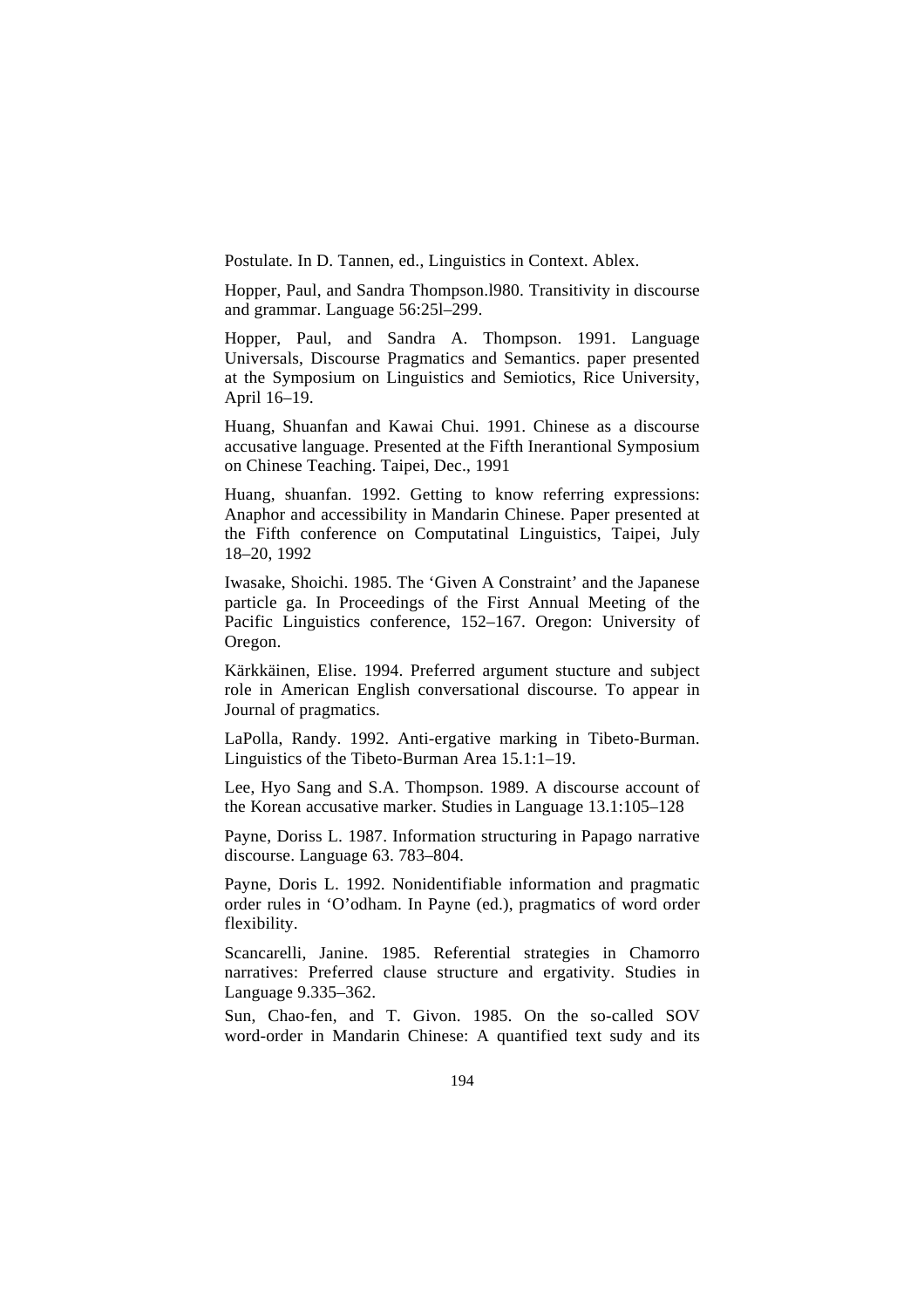implications. Language 61.329–351.

#### **Notes**

 $\overline{a}$ 

<sup>i</sup>The Pear text, as can be seen from Table 7, as comapred with the Ghost text, contains a significant percentage of post-verbal S's (33%). It is not completely clear to us why there should be such a disparity in the distribution of postverbal S's in the two narrative texts.

iiPayne (1992) points out that two factors often obfuscate a 100% relationship between a grammaticized function and a linguistic form. One factor has to do with the on-line nature of unplanned discourse. Another factor has to do with the fact that a given function can be encoded in more than one way, depending on interaction of factors.

iii LaPolla (1992) argues that *ba* marks non-topical anti-ergative argument and functions to disambiguate two potential agents. But there is no evidence this is what is at work in the data. Our data shows that 94.6% of the A's are humans, but 80% of the preverbal O's are non-humans, and can hardly qualify as potential agents.

<sup>iv</sup>The following table shows that an argument shared by two conjoined adjacent clauses (with or without an explicit connective) can be represented by a zero in the second clause without observing the constraint characteristic of the accusative language that it be in the A or S role in both clauses. Figures in the denominatiors represent occurrences of anaphoric links and those in the numerators represent instances of anaphoric links where the coreferential argument in the second clause is a zero anaphor.

|                   | С     | G      | Р       |
|-------------------|-------|--------|---------|
| $A \rightarrow A$ | 46/94 | 57/108 | 112/174 |
| $A \rightarrow S$ | 26/55 | 23/47  | 53/80   |
| $A \rightarrow O$ | 2/9   | 0/11   | 1/7     |
| റ→റ               | 19/32 | 2/10   | 5/22    |
| $O \rightarrow A$ | 6/9   | 4/14   | 4/12    |
| $O \rightarrow S$ | 3/9   | 0/12   | 1/8     |
| $S \rightarrow S$ | 49/96 | 25/34  | 58/76   |
| $S \rightarrow A$ | 22/47 | 35/63  | 72/85   |
| $S \rightarrow O$ | 0/8   | 0/6    | 3/7     |
|                   |       |        |         |